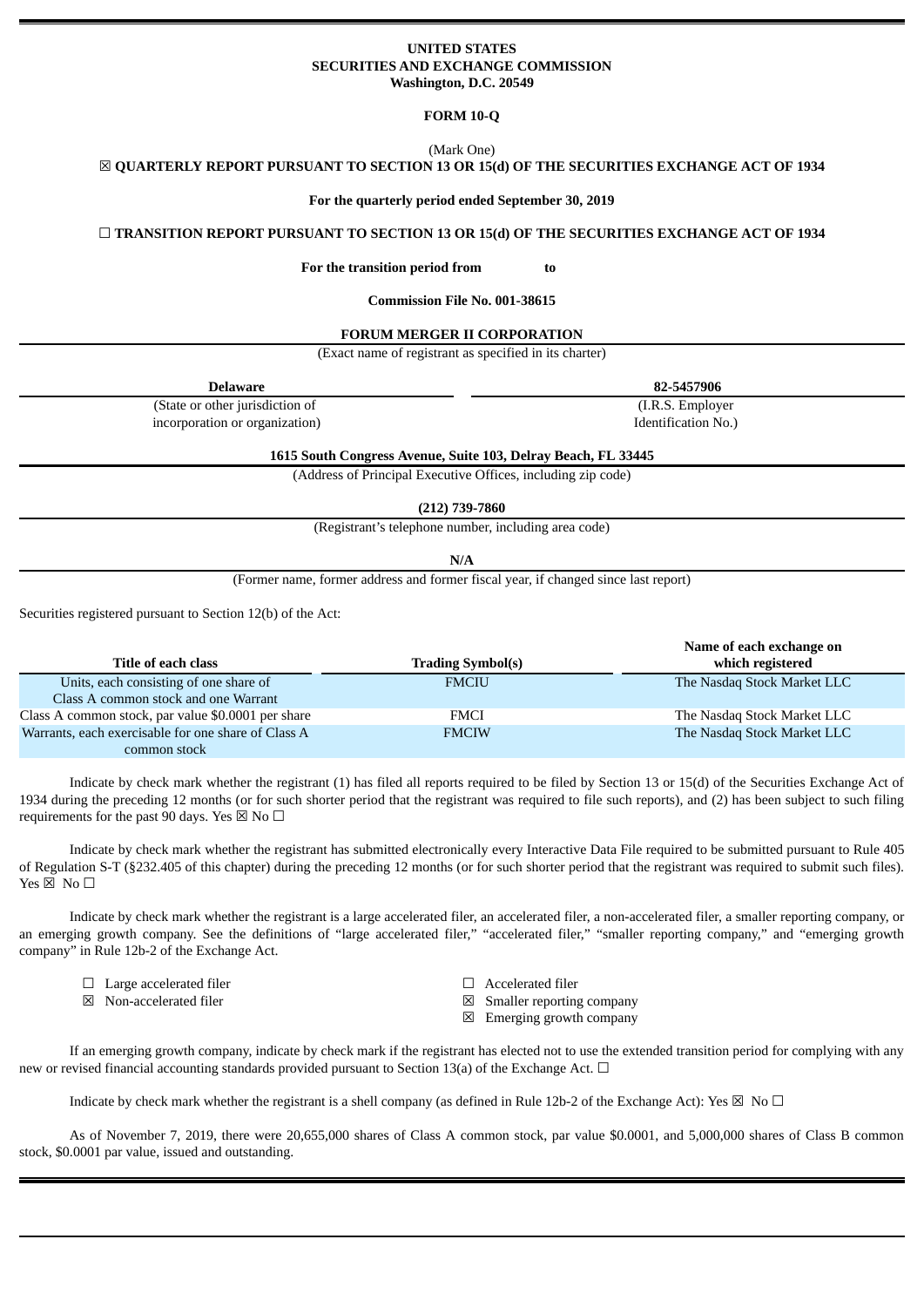# **FORUM MERGER II CORPORATION**

# **Quarterly Report on Form 10-Q**

# **TABLE OF CONTENTS**

|                   |                                                                                                                                                                                                                                                                           | Page           |
|-------------------|---------------------------------------------------------------------------------------------------------------------------------------------------------------------------------------------------------------------------------------------------------------------------|----------------|
|                   | <b>PART I - FINANCIAL INFORMATION</b>                                                                                                                                                                                                                                     | $\mathbf{1}$   |
| Item 1.           | <b>Financial Statements</b>                                                                                                                                                                                                                                               | $\mathbf{1}$   |
|                   | Condensed Balance Sheets as of September 30, 2019 (unaudited) and December 31, 2018                                                                                                                                                                                       | $\mathbf{1}$   |
|                   | Condensed Statements of Operations for the Three and Nine Months Ended September 30, 2019 (unaudited) and for the Three<br>Months Ended September 30, 2018 and for the Period from May 4, 2018 (inception) through September 30, 2018 (unaudited)                         | $\overline{2}$ |
|                   | Condensed Statements of Changes in Stockholders' Equity for the Three and Nine Months Ended September 30, 2019 (unaudited)<br>and for the Three Months Ended September 30, 2018 and for the Period from May 4, 2018 (inception) through September 30,<br>2018 (unaudited) | 3              |
|                   | Condensed Statements of Cash Flows for the Nine Months September 30, 2019 (unaudited) and for the Period from May 4, 2018<br>(inception) through September 30, 2018 (unaudited)                                                                                           | 4              |
|                   | <b>Notes to Condensed Financial Statements (unaudited)</b>                                                                                                                                                                                                                | 5              |
| Item 2.           | Management's Discussion and Analysis of Financial Condition and Results of Operations                                                                                                                                                                                     | 14             |
| Item 3.           | Quantitative and Qualitative Disclosures about Market Risk                                                                                                                                                                                                                | 17             |
| Item 4.           | <b>Control and Procedures</b>                                                                                                                                                                                                                                             | 17             |
|                   | <b>PART II - OTHER INFORMATION</b>                                                                                                                                                                                                                                        | 17             |
| Item 1.           | <b>Legal Proceedings</b>                                                                                                                                                                                                                                                  | 17             |
| Item 1A.          | <b>Risk Factors</b>                                                                                                                                                                                                                                                       | 17             |
| Item 2.           | <b>Unregistered Sales of Equity Securities and Use of Proceeds</b>                                                                                                                                                                                                        | 17             |
| Item 3.           | <b>Defaults Upon Senior Securities</b>                                                                                                                                                                                                                                    | 18             |
| Item 4.           | <b>Mine Safety Disclosures</b>                                                                                                                                                                                                                                            | 18             |
| Item 5.           | <b>Other Information</b>                                                                                                                                                                                                                                                  | 18             |
| Item 6.           | <b>Exhibits</b>                                                                                                                                                                                                                                                           | 18             |
| <b>SIGNATURES</b> |                                                                                                                                                                                                                                                                           | 19             |
|                   |                                                                                                                                                                                                                                                                           |                |

i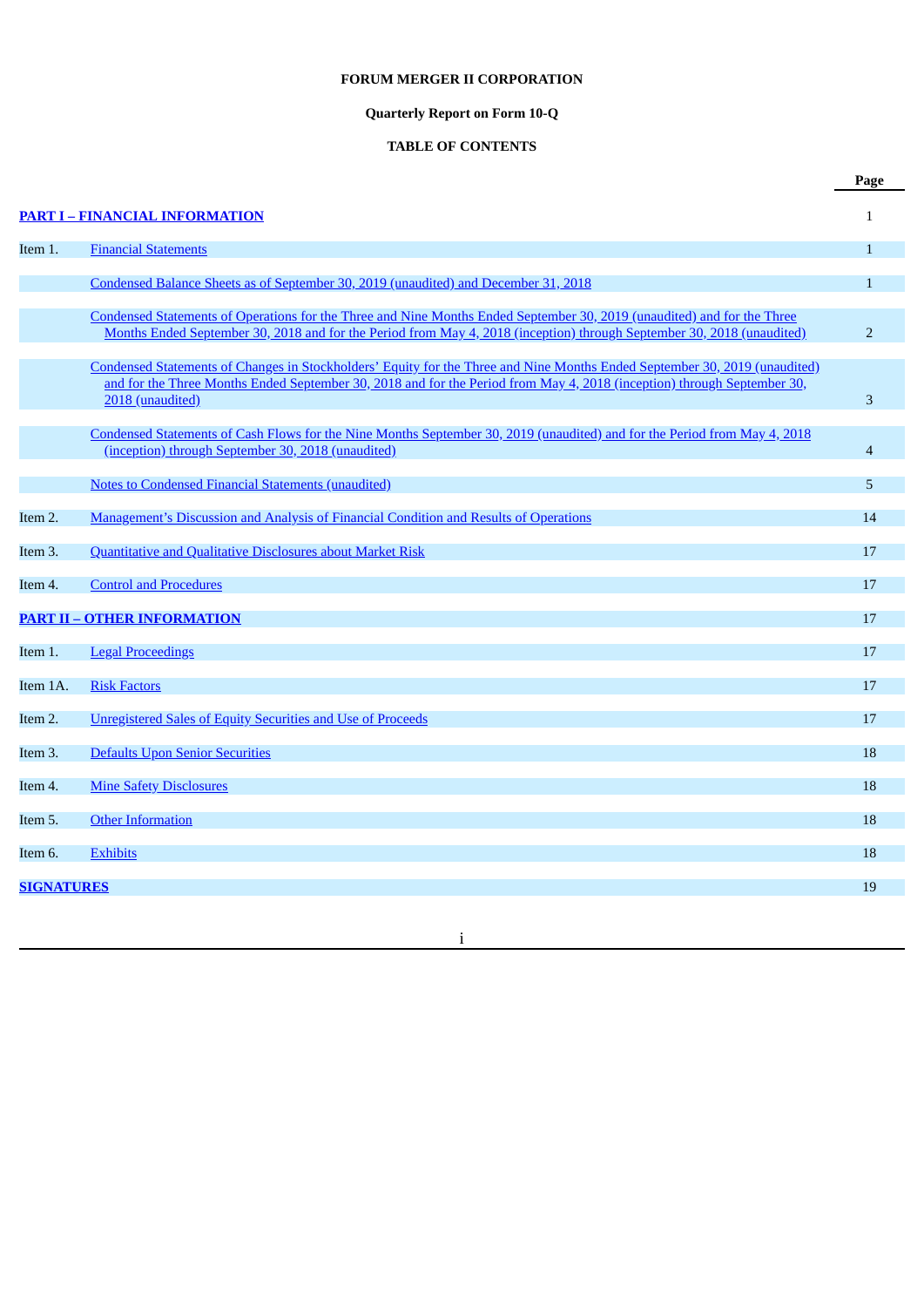# <span id="page-2-2"></span><span id="page-2-1"></span><span id="page-2-0"></span>**Item 1. Financial Statements.**

# **FORUM MERGER II CORPORATION CONDENSED BALANCE SHEETS**

|                                                                                                                                                                                                                                   |    | September 30,<br>2019<br>(unaudited) |              | December 31,<br>2018 |
|-----------------------------------------------------------------------------------------------------------------------------------------------------------------------------------------------------------------------------------|----|--------------------------------------|--------------|----------------------|
| <b>ASSETS</b>                                                                                                                                                                                                                     |    |                                      |              |                      |
| <b>Current Assets</b>                                                                                                                                                                                                             |    |                                      |              |                      |
| Cash                                                                                                                                                                                                                              | \$ | 1,281,567                            | <sup>S</sup> | 1,762,095            |
| Prepaid expenses                                                                                                                                                                                                                  |    | 34,773                               |              | 59,716               |
| <b>Total Current Assets</b>                                                                                                                                                                                                       |    | 1,316,340                            |              | 1,821,811            |
| Marketable securities held in Trust Account                                                                                                                                                                                       |    | 204,654,046                          |              | 201,748,422          |
| <b>Total Assets</b>                                                                                                                                                                                                               | S  | 205,970,386                          |              | \$203,570,233        |
| <b>LIABILITIES AND STOCKHOLDERS' EQUITY</b>                                                                                                                                                                                       |    |                                      |              |                      |
| <b>Current liabilities</b>                                                                                                                                                                                                        |    |                                      |              |                      |
| Accounts payable and accrued expenses                                                                                                                                                                                             | \$ | 113,788                              | -\$          | 163,863              |
| Income taxes payable                                                                                                                                                                                                              |    | 611,730                              |              | 223,095              |
| <b>Total Current Liabilities</b>                                                                                                                                                                                                  |    | 725,518                              |              | 386,958              |
|                                                                                                                                                                                                                                   |    |                                      |              |                      |
| Deferred tax liability                                                                                                                                                                                                            |    | 7,398                                |              | 63,236               |
| Deferred underwriting fees                                                                                                                                                                                                        |    | 7,000,000                            |              | 7,000,000            |
| <b>Total Liabilities</b>                                                                                                                                                                                                          |    | 7,732,916                            |              | 7,450,194            |
|                                                                                                                                                                                                                                   |    |                                      |              |                      |
| <b>Commitments</b>                                                                                                                                                                                                                |    |                                      |              |                      |
| Class A Common stock subject to possible redemption, 18,947,461 and 18,979,840 shares at redemption value as of<br>September 30, 2019 and December 31, 2018, respectively                                                         |    | 193,237,461                          |              | 191,120,038          |
|                                                                                                                                                                                                                                   |    |                                      |              |                      |
| <b>Stockholders' Equity</b>                                                                                                                                                                                                       |    |                                      |              |                      |
| Preferred stock, \$0.0001 par value; 1,000,000 authorized; none issued and outstanding                                                                                                                                            |    |                                      |              |                      |
| Class A Common stock, \$0.0001 par value; 100,000,000 shares authorized; 1,707,539 and 1,675,160 shares issued<br>and outstanding (excluding 18,947,461 and 18,979,840 shares subject to possible redemption) as of September 30, |    |                                      |              |                      |
| 2019 and December 31, 2018, respectively                                                                                                                                                                                          |    | 171                                  |              | 168                  |
| Class B Common stock, \$0.0001 par value; 10,000,000 shares authorized; 5,000,000 shares issued and outstanding as                                                                                                                |    |                                      |              |                      |
| of September 30, 2019 and December 31, 2018                                                                                                                                                                                       |    | 500                                  |              | 500                  |
| Additional paid-in capital                                                                                                                                                                                                        |    | 1,804,754                            |              | 3,922,180            |
| Retained earnings                                                                                                                                                                                                                 |    | 3,194,584                            |              | 1,077,153            |
| <b>Total Stockholders' Equity</b>                                                                                                                                                                                                 |    | 5,000,009                            |              | 5,000,001            |
| TOTAL LIABILITIES AND STOCKHOLDERS' EQUITY                                                                                                                                                                                        |    | 205,970,386                          | \$           | 203,570,233          |

The accompanying notes are an integral part of the unaudited condensed financial statements.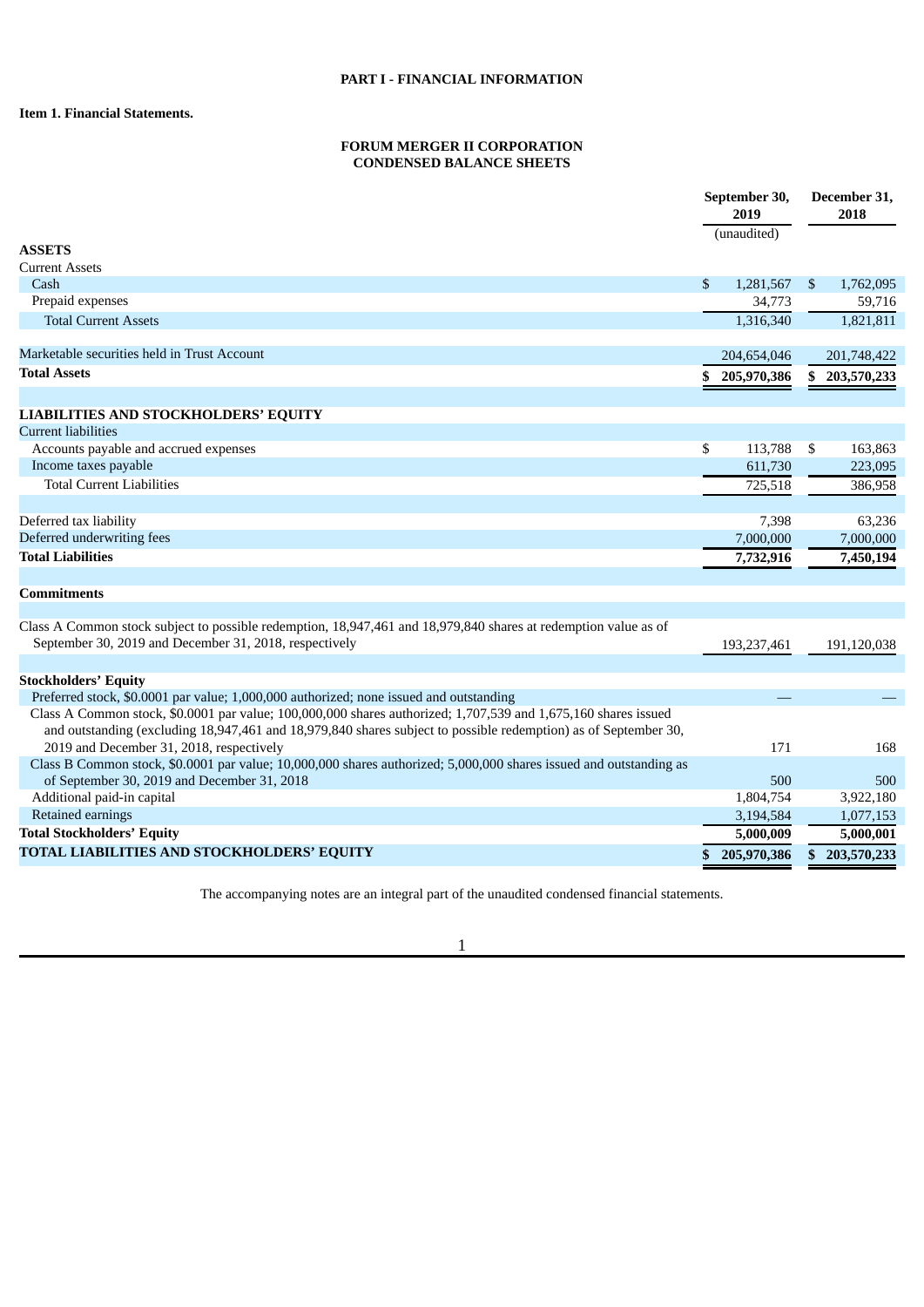# **FORUM MERGER II CORPORATION CONDENSED STATEMENTS OF OPERATIONS (Unaudited)**

<span id="page-3-0"></span>

|                                                                       | <b>Three Months</b><br><b>Ended</b><br>September 30,<br>2019 |     | 2018       | <b>Nine Months</b><br><b>Ended</b><br>September 30,<br>2019 |               | <b>For the Period</b><br>from May 4,<br>2018<br>(inception)<br><b>Through</b><br>September 30,<br>2018 |
|-----------------------------------------------------------------------|--------------------------------------------------------------|-----|------------|-------------------------------------------------------------|---------------|--------------------------------------------------------------------------------------------------------|
| <b>Operating costs</b>                                                | \$<br>191,802                                                | \$. | 148,503    | \$<br>578,552                                               | <sup>\$</sup> | 150,650                                                                                                |
| <b>Loss from operations</b>                                           | (191, 802)                                                   |     | (148,503)  | (578, 552)                                                  |               | (150, 650)                                                                                             |
| Other income:                                                         |                                                              |     |            |                                                             |               |                                                                                                        |
| Interest income                                                       | 1,065,919                                                    |     | 656,756    | 3,440,046                                                   |               | 656,756                                                                                                |
| Unrealized gain (loss) on marketable securities held in Trust Account | 22,614                                                       |     | (63,040)   | 29,197                                                      |               | (63,040)                                                                                               |
| Other income, net                                                     | 1,088,533                                                    |     | 593,716    | 3,469,243                                                   |               | 593,716                                                                                                |
| Income before provision for income taxes                              | 896,731                                                      |     | 445,213    | 2,890,691                                                   |               | 443,066                                                                                                |
| Provision for income taxes                                            | (227, 387)                                                   |     | (105, 533) | (773,260)                                                   |               | (105, 533)                                                                                             |
| <b>Net income</b>                                                     | 669,344                                                      |     | 339,680    | 2,117,431                                                   |               | 337,533                                                                                                |
| Weighted average shares outstanding, basic and diluted $(1)$          | 6,688,928                                                    |     | 5,969,097  | 6,681,145                                                   |               | 5,650,780                                                                                              |
| Basic and diluted net loss per common share (2)                       | \$<br>(0.01)                                                 | \$. | (0.01)     | \$<br>(0.04)                                                | -\$           | (0.01)                                                                                                 |

(1) Excludes an aggregate of 18,947,461 and 18,996,442 shares subject to possible redemption at September 30, 2019 and 2018, respectively.

(2) Net loss per common share – basic and diluted excludes income attributable to shares subject to possible redemption of \$768,480 and \$2,412,064 for the three and nine months ended September 30, 2019, respectively, and \$416,186 for the three months ended September 30, 2018 and for the period from May 4, 2018 (inception) through September 30, 2018 (see Note 2).

The accompanying notes are an integral part of the unaudited condensed financial statements.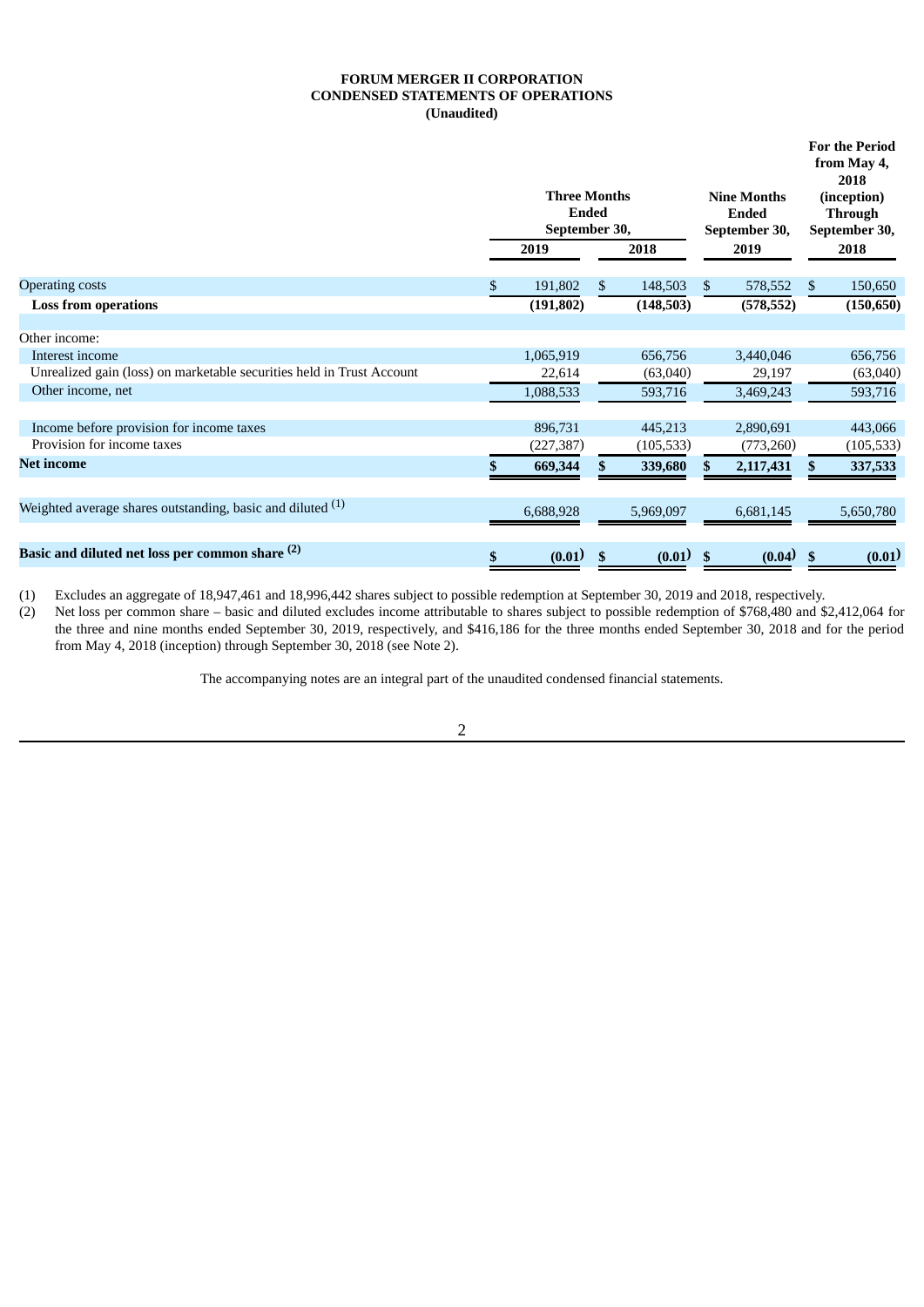# **FORUM MERGER II CORPORATION CONDENSED STATEMENTS OF CHANGES IN STOCKHOLDERS' EQUITY (Unaudited)**

# <span id="page-4-0"></span>**THREE MONTHS ENDED AND FOR THE PERIOD FROM MAY 4, 2018 (INCEPTION) THROUGH SEPTEMBER 30, 2018**

|                                                                                     | <b>Class A Common Stock</b> |               |               | <b>Class B Common Stock</b> | <b>Additional</b><br>Paid-in | (Accumulated<br>Deficit) /<br><b>Retained</b> | <b>Total</b><br>Stockholders' |  |
|-------------------------------------------------------------------------------------|-----------------------------|---------------|---------------|-----------------------------|------------------------------|-----------------------------------------------|-------------------------------|--|
|                                                                                     | <b>Shares</b>               | <b>Amount</b> | <b>Shares</b> | <b>Amount</b>               | Capital                      | <b>Earnings</b>                               | <b>Equity</b>                 |  |
| Balance - May 4, 2018 (Inception)                                                   |                             | \$            |               | \$                          | \$                           | $\boldsymbol{\mathsf{s}}$                     | \$                            |  |
| Common stock issued to initial<br>stockholder                                       |                             |               | 5,750,000     | 575                         | 24,425                       |                                               | 25,000                        |  |
| Net loss                                                                            |                             |               |               |                             |                              | (2, 147)                                      | (2, 147)                      |  |
| <b>Balance – June 30, 2018</b>                                                      |                             |               | 5,750,000     | 575                         | 24,425                       | (2, 147)                                      | 22,853                        |  |
| Sale of 20,000,000 Units, net of<br>underwriting discounts and offering<br>expenses | 20,000,000                  | 2,000         |               |                             | 188,465,886                  |                                               | 188,467,886                   |  |
| Sale of 655,000 Private Placement Units                                             | 655,000                     | 65            |               |                             | 6,549,935                    |                                               | 6,550,000                     |  |
| Forfeiture of founder shares                                                        |                             |               | (750,000)     | (75)                        | 75                           |                                               |                               |  |
| Common stock subject to possible<br>redemption                                      | (18,996,422)                | (1,899)       |               |                             | (190, 378, 519)              |                                               | (190, 380, 418)               |  |
| Net income                                                                          |                             |               |               |                             |                              | 339,680                                       | 339,680                       |  |
| Balance - September 30, 2018                                                        | 1,658,578                   | 166<br>\$     | 5,000,000     | 500<br>\$                   | 4,661,802<br>\$              | 337,533<br>\$                                 | 5,000,001<br>\$               |  |

# **THREE AND NINE MONTHS ENDED SEPTEMBER 30, 2019**

|                                                                   |               | <b>Class A Common Stock</b> | <b>Class B Common Stock</b> |               | <b>Additional</b><br>Paid-in<br><b>Retained</b> |                 |                 |  |
|-------------------------------------------------------------------|---------------|-----------------------------|-----------------------------|---------------|-------------------------------------------------|-----------------|-----------------|--|
|                                                                   | <b>Shares</b> | <b>Amount</b>               | <b>Shares</b>               | <b>Amount</b> | <b>Capital</b>                                  | <b>Earnings</b> | <b>Equity</b>   |  |
| Balance - January 1, 2019                                         | 1,675,160     | \$<br>168                   | 5,000,000                   | \$<br>500     | \$3,922,180                                     | \$1,077,153     | 5,000,001<br>\$ |  |
| Change in value of common stock subject to<br>possible redemption | 4,035         |                             |                             |               | (701, 764)                                      |                 | (701, 764)      |  |
| Net income                                                        |               |                             |                             |               |                                                 | 701,764         | 701,764         |  |
| <b>Balance - March 31, 2019</b>                                   | 1,679,195     | 168                         | 5,000,000                   | 500           | \$3,220,416                                     | \$1,778,917     | 5,000,001       |  |
| Change in value of common stock subject to<br>possible redemption | 9,733         | $\mathbf{1}$                |                             |               | (746, 324)                                      |                 | (746, 323)      |  |
| Net income                                                        |               |                             |                             |               |                                                 | 746,323         | 746,323         |  |
| <b>Balance - June 30, 2019</b>                                    | 1,688,928     | 169                         | 5,000,000                   | 500           | 2,474,092                                       | 2,525,240       | 5,000,001       |  |
| Change in value of common stock subject to<br>possible redemption | 18,611        | 2                           |                             |               | (669, 338)                                      |                 | (669, 336)      |  |
| Net income                                                        |               |                             |                             |               |                                                 | 669,344         | 669,344         |  |
| Balance - September 30, 2019                                      | 1,707,539     | 171<br>S                    | 5,000,000                   | 500<br>S      | \$1,804,754                                     | \$ 3,194,584    | 5,000,009       |  |

The accompanying notes are an integral part of the unaudited condensed financial statements.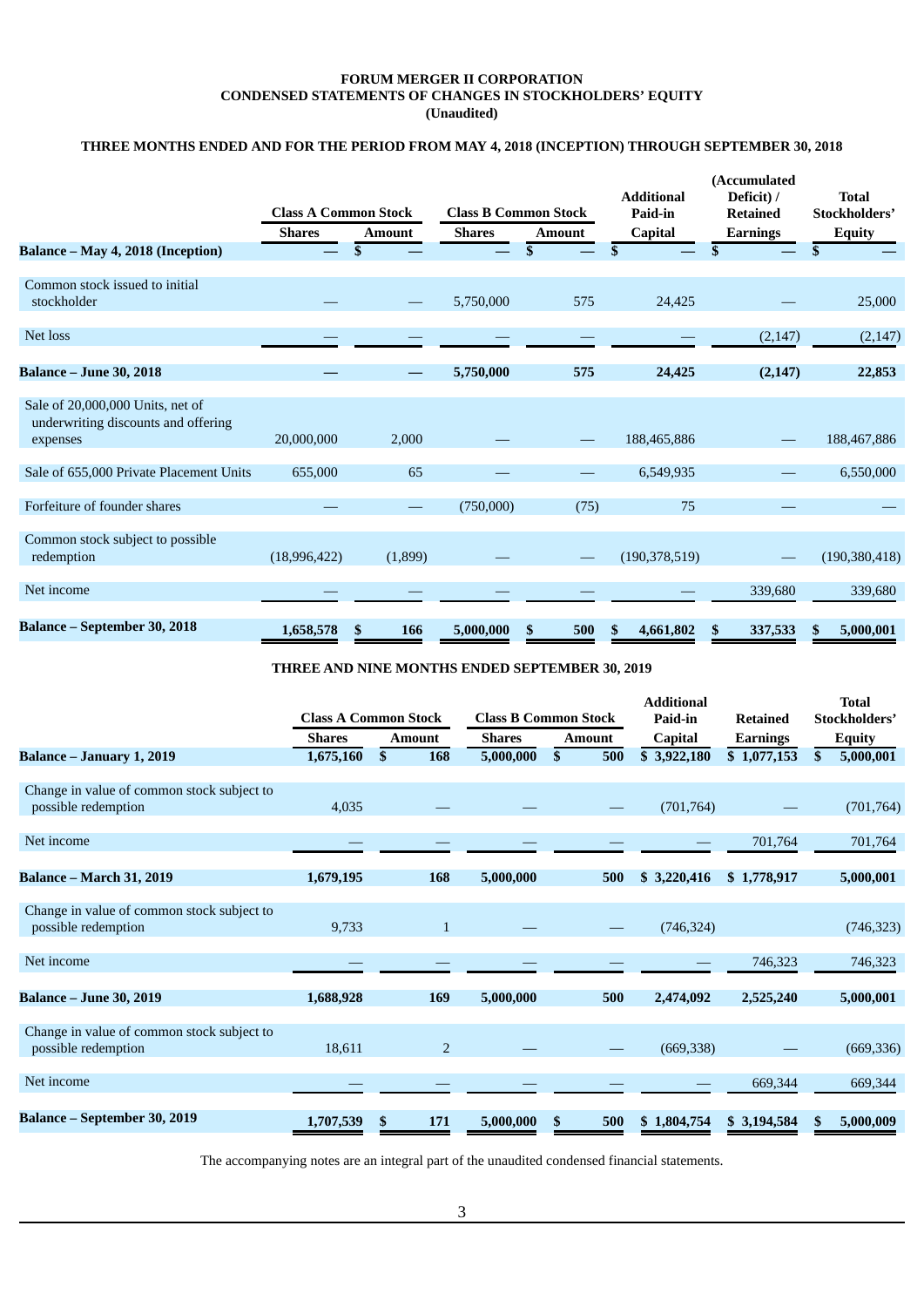# **FORUM MERGER II CORPORATION CONDENSED STATEMENTS OF CASH FLOWS (Unaudited)**

<span id="page-5-0"></span>

|                                                                               | <b>Nine Months</b><br><b>Ended</b><br>September 30,<br>2019 | <b>For the Period</b><br>from May 4,<br>2018<br>(inception)<br>through<br>September 30,<br>2018 |
|-------------------------------------------------------------------------------|-------------------------------------------------------------|-------------------------------------------------------------------------------------------------|
| <b>Cash Flows from Operating Activities:</b>                                  |                                                             |                                                                                                 |
| Net income                                                                    | \$<br>2,117,431                                             | 337,533<br>\$                                                                                   |
| Adjustments to reconcile net income to net cash used in operating activities: |                                                             |                                                                                                 |
| Interest earned on marketable securities held in Trust Account                | (3,440,046)                                                 | (656, 756)                                                                                      |
| Unrealized (gain) loss on marketable securities held in Trust Account         | (29, 197)                                                   | 63,040                                                                                          |
| Deferred tax                                                                  | (55, 838)                                                   |                                                                                                 |
| Changes in operating assets and liabilities:                                  |                                                             |                                                                                                 |
| Prepaid expenses                                                              | 24,943                                                      | (81, 431)                                                                                       |
| Accounts payable and accrued expenses                                         | (50,075)                                                    | 110,716                                                                                         |
| Income taxes payable                                                          | 388,635                                                     | 105,533                                                                                         |
| Net cash used in operating activities                                         | (1,044,147)                                                 | (121, 365)                                                                                      |
|                                                                               |                                                             |                                                                                                 |
| <b>Cash Flows from Investing Activities:</b>                                  |                                                             |                                                                                                 |
| Cash withdrawn from Trust Account to pay franchise and income taxes           | 563,619                                                     |                                                                                                 |
| <b>Investment in Trust Account</b>                                            |                                                             | (200,000,000)                                                                                   |
| Net cash provided by (used in) investing activities                           | 563,619                                                     | (200,000,000)                                                                                   |
| <b>Cash Flows from Financing Activities:</b>                                  |                                                             |                                                                                                 |
| Proceeds from issuance of common stock to Sponsor                             |                                                             | 25,000                                                                                          |
| Proceeds from sale of Units, net of underwriting discounts paid               |                                                             | 196,000,000                                                                                     |
| Proceeds from sale of Private Placement Units                                 |                                                             | 6,550,000                                                                                       |
| Proceeds from promissory notes - related parties                              |                                                             | 150,000                                                                                         |
| Repayment of promissory notes - related parties                               |                                                             | (150,000)                                                                                       |
| Payment of offering costs                                                     |                                                             | (532, 114)                                                                                      |
| Net cash provided by financing activities                                     |                                                             | 202,042,886                                                                                     |
|                                                                               |                                                             |                                                                                                 |
| <b>Net Change in Cash</b>                                                     | (480, 528)                                                  | 1,921,521                                                                                       |
| Cash - Beginning                                                              | 1,762,095                                                   |                                                                                                 |
| Cash – Ending                                                                 | 1,281,567<br>\$                                             | \$<br>1,921,521                                                                                 |
|                                                                               |                                                             |                                                                                                 |
| <b>Supplementary cash flow information:</b>                                   |                                                             |                                                                                                 |
| Cash paid for income taxes                                                    |                                                             |                                                                                                 |
|                                                                               | \$<br>440,463                                               | \$                                                                                              |
| Non-cash investing and financing activities:                                  |                                                             |                                                                                                 |
| Initial classification of common stock subject to redemption                  | \$                                                          | \$<br>190,039,460                                                                               |
| Change in value of common stock subject to redemption                         | \$<br>2,117,423                                             | \$<br>340,958                                                                                   |
|                                                                               |                                                             |                                                                                                 |
| Deferred underwriting fee payable                                             | \$                                                          | \$<br>7,000,000                                                                                 |

The accompanying notes are an integral part of the unaudited condensed financial statements.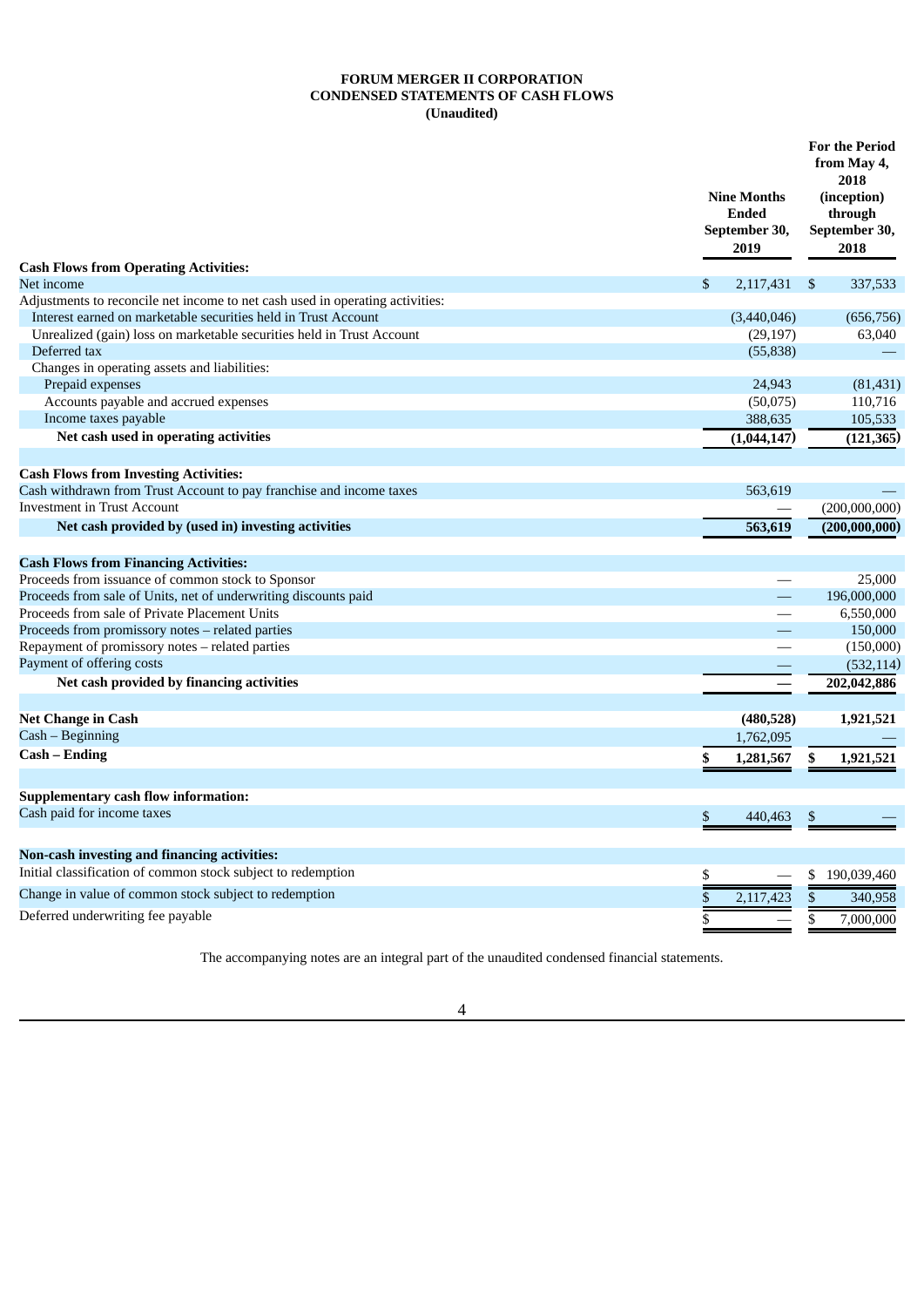### <span id="page-6-0"></span>**NOTE 1. DESCRIPTION OF ORGANIZATION AND BUSINESS OPERATIONS**

Forum Merger II Corporation (the "Company") was incorporated in Delaware on May 4, 2018. The Company was formed for the purpose of effecting a merger, capital stock exchange, asset acquisition, stock purchase, reorganization or similar business combination with one or more businesses (the "Business Combination").

The Company is not limited to a particular industry or sector for purposes of consummating a Business Combination. The Company is an early stage and emerging growth company and, as such, the Company is subject to all of the risks associated with early stage and emerging growth companies.

All activity through September 30, 2019 relates to the Company's formation, its initial public offering (the "Initial Public Offering"), which is described below, and identifying a target company for a Business Combination.

The registration statement for the Company's Initial Public Offering was declared effective on August 2, 2018. On August 7, 2018, the Company consummated the Initial Public Offering of 20,000,000 units ("Units" and, with respect to the shares of Class A common stock included in the Units sold, the "Public Shares"), generating total gross proceeds of \$200,000,000, which is described in Note 3.

Simultaneously with the closing of the Initial Public Offering, the Company consummated the sale of an aggregate of 655,000 units (the "Private Placement Units") at a price of \$10.00 per unit in a private placement to Forum Investors II LLC (the "Sponsor") and the underwriters, generating total gross proceeds of \$6,550,000, which is described in Note 4.

Following the closing of the Initial Public Offering on August 7, 2018, an amount of \$200,000,000 (\$10.00 per Unit) from the net proceeds of the sale of the Units in the Initial Public Offering and the sale of the Private Placement Units was placed in a trust account ("Trust Account") and invested in U.S. government securities, within the meaning set forth in Section 2(a)(16) of the Investment Company Act of 1940, as amended (the "Investment Company Act"), with a maturity of 180 days or less or in any open-ended investment company that holds itself out as a money market fund selected by the Company meeting the conditions of Rule 2a-7 of the Investment Company Act, as determined by the Company, not to be withdrawn until the earlier of: (i) the consummation of a Business Combination or (ii) the distribution of the Trust Account, as described below.

Transaction costs related to the issuances described above amounted to \$11,532,114, consisting of \$4,000,000 of underwriting fees, \$7,000,000 of deferred underwriting fees and \$532,114 of other costs. In addition, at September 30, 2019, \$1,281,567 of cash was held outside of the Trust Account and is available for working capital purposes.

The Company's management has broad discretion with respect to the specific application of the net proceeds of the Initial Public Offering and the sale of the Private Placement Units, although substantially all of the net proceeds are intended to be applied generally toward consummating a Business Combination. The Company must complete an initial Business Combination having an aggregate fair market value of at least 80% of the assets held in the Trust Account (excluding the deferred underwriting fees and taxes payable on interest earned on the Trust Account) at the time of the agreement to enter into an initial Business Combination. The Company will only complete a Business Combination if the post-transaction company owns or acquires 50% or more of the outstanding voting securities of the target or otherwise acquires a controlling interest in the target sufficient for it not to be required to register as an investment company under the Investment Company Act. There is no assurance that the Company will be able to successfully effect a Business Combination.

The Company will provide its holders of the outstanding Public Shares (the "public stockholders") with the opportunity to redeem all or a portion of their Public Shares upon the completion of a Business Combination either (i) in connection with a stockholder meeting called to approve the Business Combination or (ii) by means of a tender offer. The decision as to whether the Company will seek stockholder approval of a Business Combination or conduct a tender offer will be made by the Company, solely in its discretion. The public stockholders will be entitled to redeem their Public Shares for a pro rata portion of the amount then in the Trust Account (\$10.00 per Public Share, plus any pro rata interest earned on the funds held in the Trust Account and not previously released to the Company to pay its franchise and income tax obligations). There will be no redemption rights upon the completion of a Business Combination with respect to the Company's warrants. The Company will proceed with a Business Combination if the Company has net tangible assets of at least \$5,000,001 upon such consummation of a Business Combination and, if the Company seeks stockholder approval, a majority of the shares voted are voted in favor of the Business Combination. If a stockholder vote is not required by law and the Company does not decide to hold a stockholder vote for business or other legal reasons, the Company will, pursuant to its Amended and Restated Certificate of Incorporation (the "Amended and Restated Certificate of Incorporation"), conduct the redemptions pursuant to the tender offer rules of the U.S. Securities and Exchange Commission ("SEC") and file tender offer documents with the SEC prior to completing a Business Combination. If, however, stockholder approval of the transaction is required by law, or the Company decides to obtain stockholder approval for business or legal reasons, the Company will offer to redeem shares in conjunction with a proxy solicitation pursuant to the proxy rules and not pursuant to the tender offer rules. If the Company seeks stockholder approval in connection with a Business Combination, the Sponsor has agreed to vote its Founder Shares (as defined below in Note 5), Private Placement Shares (as defined in Note 4) and any Public Shares purchased during or after the Initial Public Offering in favor of approving a Business Combination. Additionally, each public stockholder may elect to redeem their Public Shares irrespective of whether they vote for or against the proposed transaction.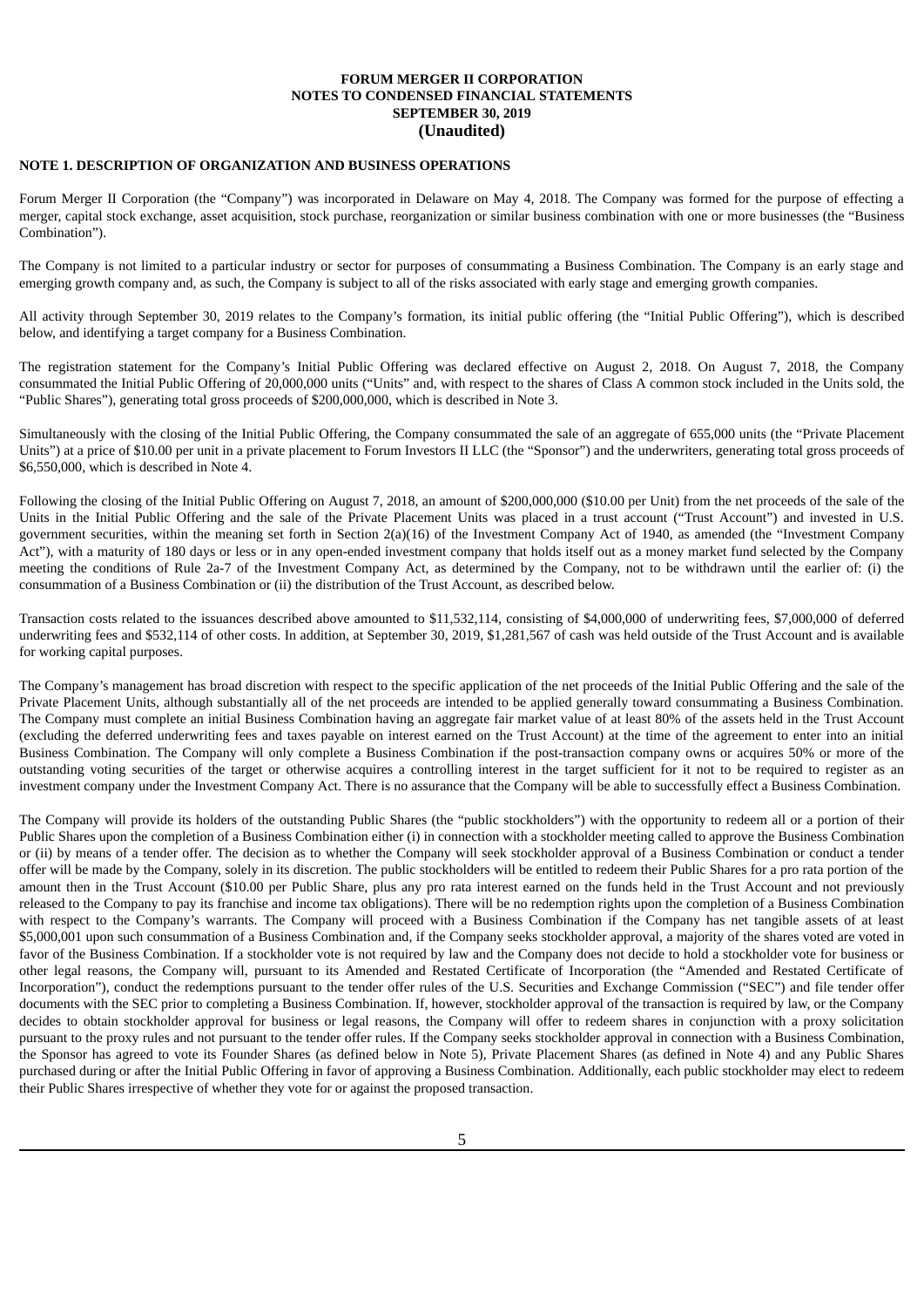If the Company seeks stockholder approval of a Business Combination and it does not conduct redemptions pursuant to the tender offer rules, the Amended and Restated Certificate of Incorporation provides that a public stockholder, together with any affiliate of such stockholder or any other person with whom such stockholder is acting in concert or as a "group" (as defined under Section 13 of the Securities Exchange Act of 1934, as amended (the "Exchange Act")), will be restricted from redeeming its shares with respect to more than an aggregate of 15% or more of the Public Shares, without the prior consent of the Company.

The Sponsor has agreed (a) to waive its redemption rights with respect to its Founder Shares, Private Placement Shares and Public Shares held by it in connection with the completion of a Business Combination and (b) not to propose an amendment to the Amended and Restated Certificate of Incorporation (i) that would affect the substance or timing of the Company's obligation to redeem 100% of its Public Shares if the Company does not complete a Business Combination or (ii) with respect to any other provision relating to stockholders' rights or pre-business combination activity, unless the Company provides the public stockholders with the opportunity to redeem their Public Shares in conjunction with any such amendment.

The Company has until February 7, 2020 to consummate a Business Combination (the "Combination Period"). If the Company is unable to complete a Business Combination within the Combination Period, the Company will (i) cease all operations except for the purpose of winding up, (ii) as promptly as reasonably possible but not more than ten business days thereafter, redeem the Public Shares, at a per-share price, payable in cash, equal to the aggregate amount then on deposit in the Trust Account including interest earned on the funds held in the Trust Account and not previously released to the Company to pay franchise and income taxes (less up to \$100,000 of interest to pay dissolution expenses), divided by the number of then outstanding Public Shares, which redemption will completely extinguish public stockholders' rights as stockholders (including the right to receive further liquidating distributions, if any), subject to applicable law, and (iii) as promptly as reasonably possible following such redemption, subject to the approval of the Company's remaining stockholders and the Company's board of directors, dissolve and liquidate, subject in each case to the Company's obligations under Delaware law to provide for claims of creditors and the requirements of other applicable law. There will be no redemption rights or liquidating distributions with respect to the Company's warrants, which will expire worthless if the Company fails to complete a Business Combination within the Combination Period.

The Sponsor has agreed to waive its liquidation rights with respect to the Founder Shares and Private Placement Shares if the Company fails to complete a Business Combination within the Combination Period. However, if the Sponsor acquires Public Shares in or after the Initial Public Offering, such Public Shares will be entitled to liquidating distributions from the Trust Account if the Company fails to complete a Business Combination within the Combination Period. The underwriters have agreed to waive their rights to their deferred underwriting fees (see Note 6) held in the Trust Account in the event the Company does not complete a Business Combination within the Combination Period and, in such event, such amounts will be included with the other funds held in the Trust Account that will be available to fund the redemption of the Public Shares. In the event of such distribution, it is possible that the per share value of the assets remaining available for distribution will be less than \$10.00 per share.

In order to protect the amounts held in the Trust Account, the Sponsor has agreed to be liable to the Company if and to the extent any claims by a third party for services rendered or products sold to the Company, or a prospective target business with which the Company has discussed entering into a transaction agreement, reduce the amount of funds in the Trust Account to below (i) \$10.00 per share or (ii) the actual amount per public share held in the Trust Account as of the date of the liquidation of the Trust Account, if less than \$10.00 per share due to reductions in the value of the trust assets. This liability will not apply with respect to any claims by a third party who executed a waiver of any right, title, interest or claim of any kind in or to any monies held in the Trust Account or to any claims under the Company's indemnity of the underwriters of the Initial Public Offering against certain liabilities, including liabilities under the Securities Act of 1933, as amended (the "Securities Act"). Moreover, in the event that an executed waiver is deemed to be unenforceable against a third party, the Sponsor will not be responsible to the extent of any liability for such third-party claims. The Company will seek to reduce the possibility that the Sponsor will have to indemnify the Trust Account due to claims of creditors by endeavoring to have all vendors, service providers, prospective target businesses or other entities with which the Company does business, execute agreements with the Company waiving any right, title, interest or claim of any kind in or to monies held in the Trust Account.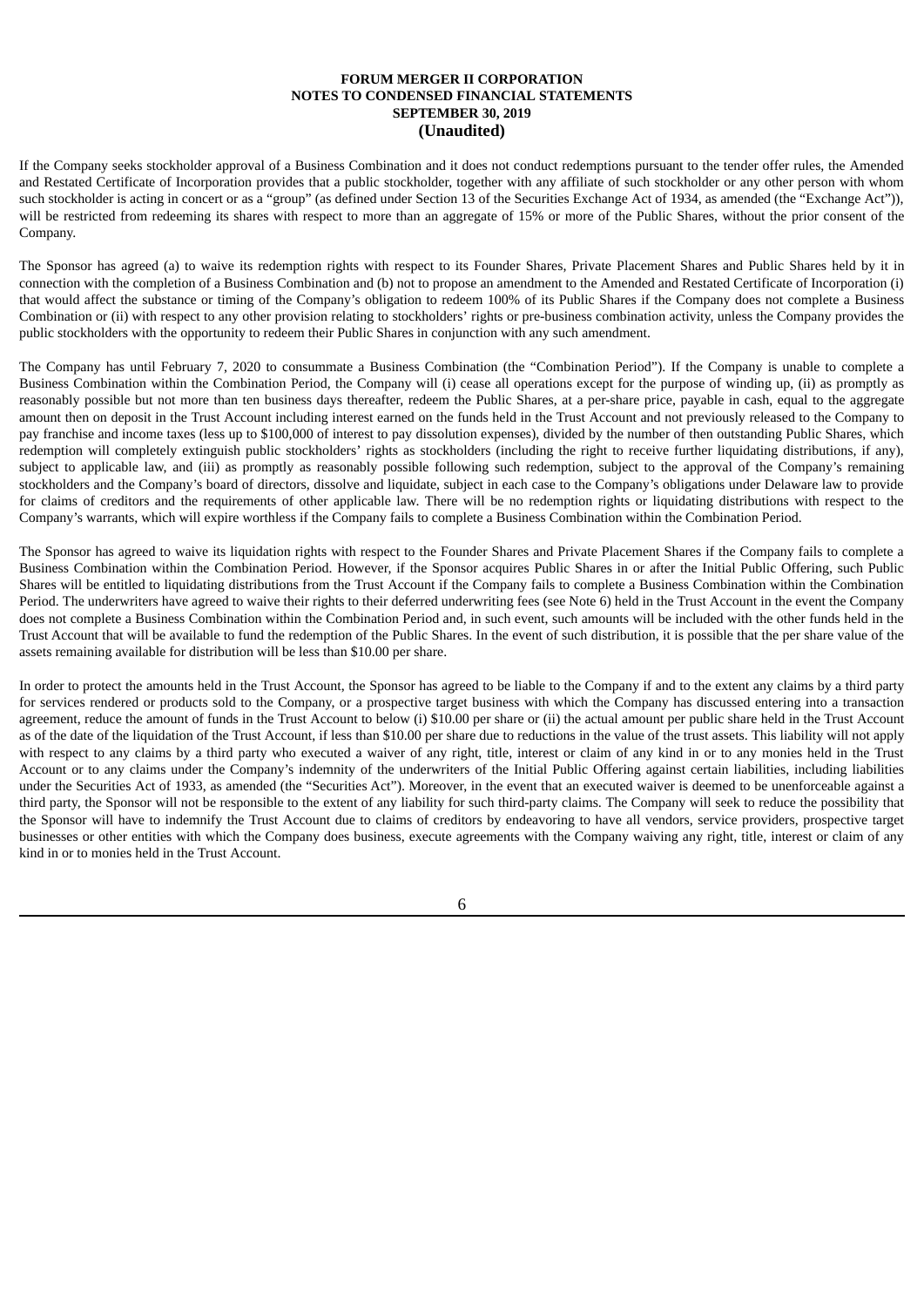### **NOTE 2. SUMMARY OF SIGNIFICANT ACCOUNTING POLICIES**

### **Basis of Presentation**

The accompanying unaudited condensed financial statements have been prepared in accordance with accounting principles generally accepted in the United States of America ("GAAP") for interim financial information and in accordance with the instructions to Form 10-Q and Article 8 of Regulation S-X of the SEC. Certain information or footnote disclosures normally included in financial statements prepared in accordance with GAAP have been condensed or omitted, pursuant to the rules and regulations of the SEC for interim financial reporting. Accordingly, they do not include all the information and footnotes necessary for a complete presentation of financial position, results of operations, or cash flows. In the opinion of management, the accompanying unaudited condensed financial statements include all adjustments, consisting of a normal recurring nature, which are necessary for a fair presentation of the financial position, operating results and cash flows for the periods presented.

The accompanying unaudited condensed financial statements should be read in conjunction with the Company's Annual Report on Form 10-K for the period from May 4, 2018 (inception) through December 31, 2018 as filed with the SEC on March 26, 2019, which contains the audited financial statements and notes thereto, together with Management's Discussion and Analysis. The financial information as of December 31, 2018 is derived from the audited financial statements presented in the Company's Annual Report on Form 10-K for the period from May 4, 2018 (inception) through December 31, 2018. The interim results for the three and nine months ended September 30, 2019 are not necessarily indicative of the results to be expected for the year ending December 31, 2019 or for any future interim periods.

### **Emerging Growth Company**

The Company is an "emerging growth company," as defined in Section 2(a) of the Securities Act, as modified by the Jumpstart Our Business Startups Act of 2012 (the "JOBS Act"), and it may take advantage of certain exemptions from various reporting requirements that are applicable to other public companies that are not emerging growth companies including, but not limited to, not being required to comply with the independent registered public accounting firm attestation requirements of Section 404 of the Sarbanes-Oxley Act of 2002, reduced disclosure obligations regarding executive compensation in its periodic reports and proxy statements, and exemptions from the requirements of holding a nonbinding advisory vote on executive compensation and stockholder approval of any golden parachute payments not previously approved.

Further, Section 102(b)(1) of the JOBS Act exempts emerging growth companies from being required to comply with new or revised financial accounting standards until private companies (that is, those that have not had a Securities Act registration statement declared effective or do not have a class of securities registered under the Exchange Act) are required to comply with the new or revised financial accounting standards. The JOBS Act provides that a company can elect to opt out of the extended transition period and comply with the requirements that apply to non-emerging growth companies but any such election to opt out is irrevocable. The Company has elected not to opt out of such extended transition period which means that when a standard is issued or revised and it has different application dates for public or private companies, the Company, as an emerging growth company, can adopt the new or revised standard at the time private companies adopt the new or revised standard. This may make comparison of the Company's financial statements with another public company which is neither an emerging growth company nor an emerging growth company which has opted out of using the extended transition period difficult or impossible because of the potential differences in accounting standards used.

#### **Use of Estimates**

The preparation of financial statements in conformity with GAAP requires management to make estimates and assumptions that affect the reported amounts of assets and liabilities and disclosure of contingent assets and liabilities at the date of the financial statements and the reported amounts of revenues and expenses during the reporting period.

Making estimates requires management to exercise significant judgment. It is at least reasonably possible that the estimate of the effect of a condition, situation or set of circumstances that existed at the date of the financial statements, which management considered in formulating its estimate, could change in the near term due to one or more future events. Accordingly, the actual results could differ significantly from those estimates.

#### **Cash Equivalents**

The Company considers all short-term investments with an original maturity of three months or less when purchased to be cash equivalents. The Company did not have any cash equivalents as of September 30, 2019 and December 31, 2018.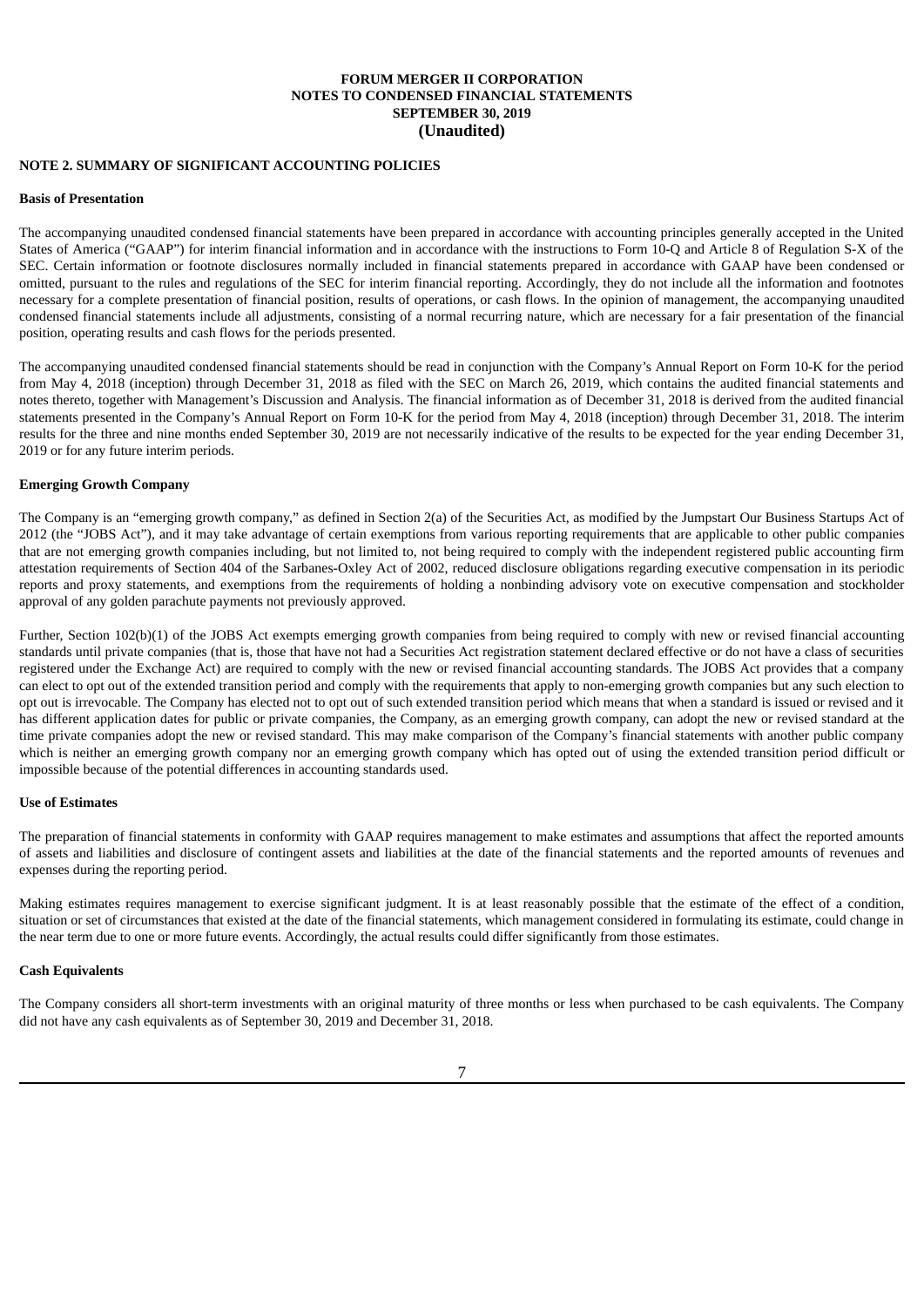### **Marketable Securities Held in Trust Account**

At September 30, 2019 and December 31, 2018, substantially all of the assets held in the Trust Account were held in U.S. Treasury Bills. During the nine months ended September 30, 2019, the Company withdrew \$563,619 of interest income from the Trust Account to pay for its franchise and income taxes.

## **Common Stock Subject to Possible Redemption**

The Company accounts for its common stock subject to possible redemption in accordance with the guidance in Accounting Standards Codification ("ASC") Topic 480 "Distinguishing Liabilities from Equity." Common stock subject to mandatory redemption is classified as a liability instrument and is measured at fair value. Conditionally redeemable common stock (including common stock that features redemption rights that are either within the control of the holder or subject to redemption upon the occurrence of uncertain events not solely within the Company's control) is classified as temporary equity. At all other times, common stock is classified as stockholders' equity. The Company's common stock features certain redemption rights that are considered to be outside of the Company's control and subject to occurrence of uncertain future events. Accordingly, common stock subject to possible redemption is presented at redemption value as temporary equity, outside of the stockholders' equity section of the Company's condensed balance sheet.

### **Income Taxes**

The Company follows the asset and liability method of accounting for income taxes under ASC 740, "Income Taxes." Deferred tax assets and liabilities are recognized for the estimated future tax consequences attributable to differences between the financial statements carrying amounts of existing assets and liabilities and their respective tax bases. Deferred tax assets and liabilities are measured using enacted tax rates expected to apply to taxable income in the years in which those temporary differences are expected to be recovered or settled. The effect on deferred tax assets and liabilities of a change in tax rates is recognized in income in the period that included the enactment date. Valuation allowances are established, when necessary, to reduce deferred tax assets to the amount expected to be realized.

ASC 740 prescribes a recognition threshold and a measurement attribute for the financial statement recognition and measurement of tax positions taken or expected to be taken in a tax return. For those benefits to be recognized, a tax position must be more likely than not to be sustained upon examination by taxing authorities. The Company recognizes accrued interest and penalties related to unrecognized tax benefits as income tax expense. There were no unrecognized tax benefits and no amounts accrued for interest and penalties as of September 30, 2019 and December 31, 2018. The Company is currently not aware of any issues under review that could result in significant payments, accruals or material deviation from its position. The Company is subject to income tax examinations by major taxing authorities since inception. The effective tax rate differs from the statutory tax rate of 21% for the three and nine months ended September 30, 2018 due to the impact of state income taxes and for the three and nine months ended September 30, 2019 due to true-up adjustments from the prior year tax returns.

### **Net Loss per Common Share**

Net loss per common share is computed by dividing net loss by the weighted average number of common shares outstanding for the period. The Company applies the two-class method in calculating earnings per share. Shares of common stock subject to possible redemption at September 30, 2019 and 2018, which are not currently redeemable and are not redeemable at fair value, have been excluded from the calculation of basic loss per share since such shares, if redeemed, only participate in their pro rata share of the Trust Account earnings. The Company has not considered the effect of warrants sold in the Initial Public Offering and private placement to purchase 20,655,000 shares of Class A common stock in the calculation of diluted loss per share, since the exercise of the warrants is contingent upon the occurrence of future events. As a result, diluted loss per common share is the same as basic loss per common share for the periods presented.

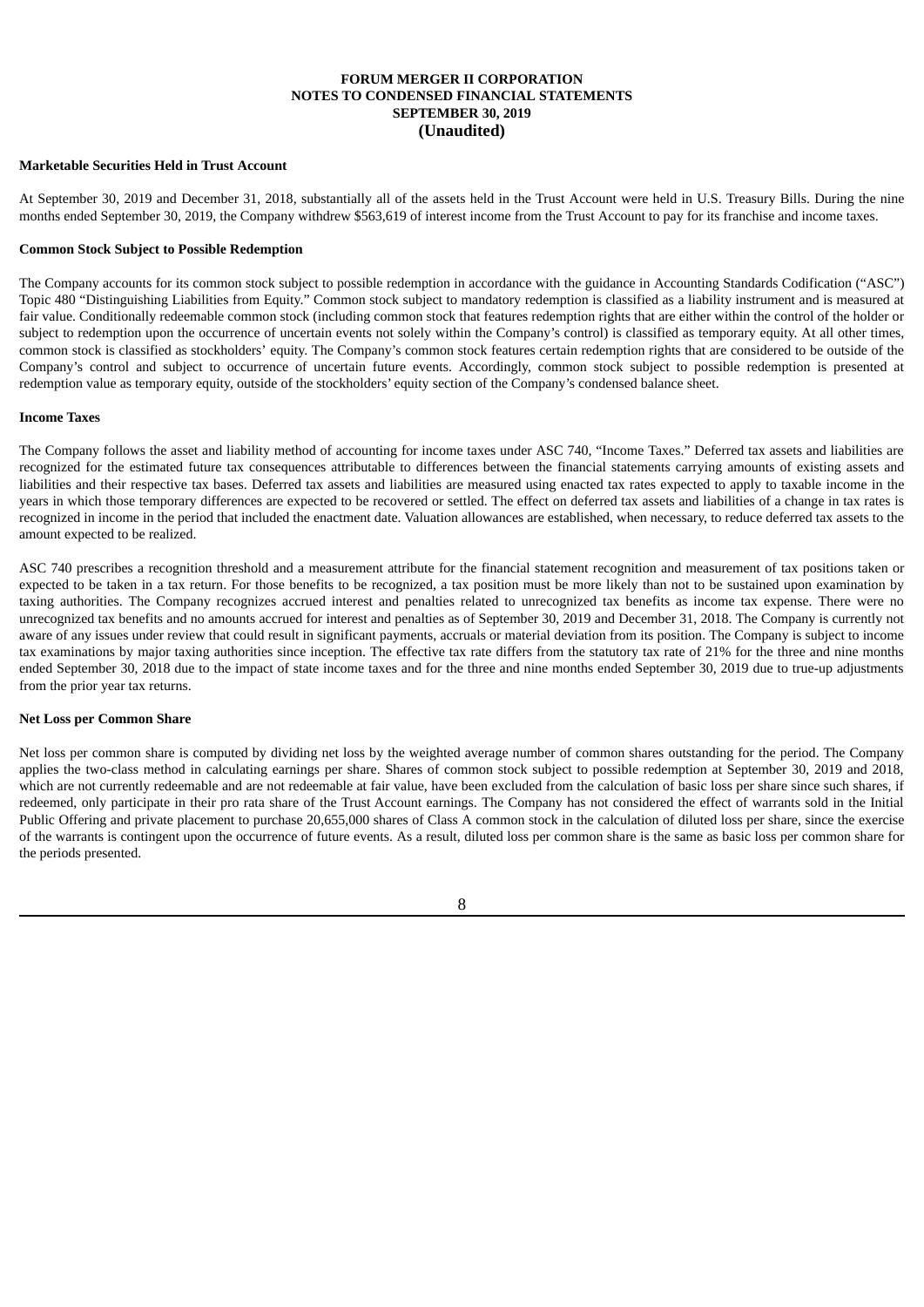### **Reconciliation of Net Loss per Common Share**

The Company's net income is adjusted for the portion of income that is attributable to common stock subject to possible redemption, as these shares only participate in the earnings of the Trust Account and not the income or losses of the Company. Accordingly, basic and diluted loss per common share is calculated as follows:

|                                                                 | <b>Three Months</b><br><b>Ended</b><br>September 30, |             |     | <b>Nine Months</b><br>Ended<br>September 30, | <b>For the Period</b><br>from May 4,<br>2018<br>(inception)<br>through<br>September 30, |
|-----------------------------------------------------------------|------------------------------------------------------|-------------|-----|----------------------------------------------|-----------------------------------------------------------------------------------------|
|                                                                 | 2019                                                 | 2018        |     | 2019                                         | 2018                                                                                    |
| Net income                                                      | 669,344                                              | 339,680     | \$. | 2,117,431                                    | 337,533                                                                                 |
| Less: Income attributable to common stock subject to redemption | (768, 480)                                           | (416, 186)  |     | (2,412,064)                                  | (416, 186)                                                                              |
| Adjusted net loss                                               | (99, 136)                                            | (76,506)    |     | (294, 633)                                   | (78, 653)                                                                               |
| Weighted average shares outstanding, basic and diluted          | 6.688.928                                            | 5.969.097   |     | 6,681,145                                    | 5,650,780                                                                               |
| Basic and diluted net loss per common share                     | \$<br>(0.01)                                         | $(0.01)$ \$ |     | $(0.04)$ \$                                  | (0.01)                                                                                  |

### **Concentration of Credit Risk**

Financial instruments that potentially subject the Company to concentrations of credit risk consist of a cash account in a financial institution which, at times may exceed the Federal depository insurance coverage of \$250,000. At September 30, 2019 and December 31, 2018, the Company had not experienced losses on this account and management believes the Company is not exposed to significant risks on such account.

### **Fair Value of Financial Instruments**

The fair value of the Company's assets and liabilities, which qualify as financial instruments under ASC Topic 820, "Fair Value Measurements and Disclosures," approximates the carrying amounts represented in the accompanying condensed balance sheets, primarily due to their short-term nature.

#### **Recent Accounting Pronouncements**

Management does not believe that any recently issued, but not yet effective, accounting pronouncements, if currently adopted, would have a material effect on the Company's condensed financial statements.

# **NOTE 3. INITIAL PUBLIC OFFERING**

Pursuant to the Initial Public Offering, the Company sold 20,000,000 Units at a price of \$10.00 per Unit. Each Unit consists of one share of Class A common stock and one redeemable warrant ("Public Warrant"). Each Public Warrant entitles the holder to purchase one share of Class A common stock at a price of \$11.50 per share, subject to adjustment (see Note 7).

#### **NOTE 4. PRIVATE PLACEMENT**

Simultaneously with the closing of the Initial Public Offering, the Sponsor and the underwriters purchased an aggregate of 655,000 Private Placement Units at a price of \$10.00 per Private Placement Unit, for an aggregate purchase price of \$6,550,000, of which 555,000 Private Placement Units were purchased by the Sponsor and 100,000 Private Placement Units were purchased by the underwriters. Each Private Placement Unit consists of one share of Class A common stock ("Private Placement Share") and one warrant (each, a "Private Placement Warrant"). Each Private Placement Warrant is exercisable to purchase one share of Class A common stock at an exercise price of \$11.50. The proceeds from the sale of the Private Placement Units were added to the proceeds from the Initial Public Offering held in the Trust Account. If the Company does not complete a Business Combination within the Combination Period, the proceeds from the sale of the Private Placement Units will be used to fund the redemption of the Public Shares (subject to the requirements of applicable law), and the Private Placement Units, Private Placement Shares and the Private Placement Warrants will be worthless.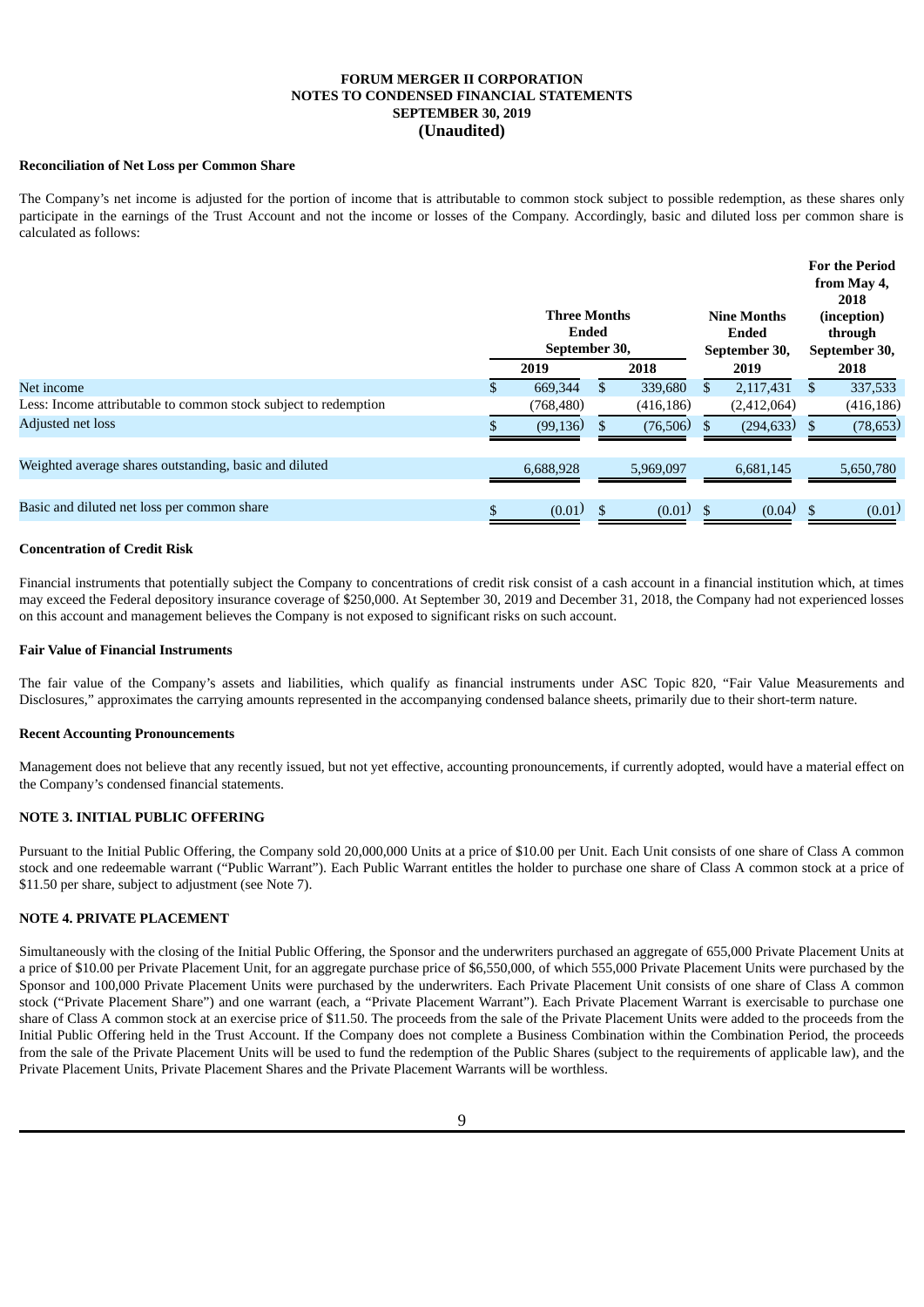### **NOTE 5. RELATED PARTY TRANSACTIONS**

#### **Founder Shares**

On May 16, 2018, the Sponsor purchased 5,750,000 shares (the "Founder Shares") of the Company's Class B common stock for an aggregate price of \$25,000. The Founder Shares will automatically convert into Class A common stock upon the consummation of a Business Combination on a one-for-one basis, subject to adjustments, as described in Note 7.

The Founder Shares included an aggregate of up to 750,000 shares subject to forfeiture by the Sponsor to the extent that the underwriters' over-allotment was not exercised in full or in part, so that the Sponsor would own, on an as-converted basis, 20% of the Company's issued and outstanding shares after the Initial Public Offering (assuming the Sponsor did not purchase any Public Shares in the Initial Public Offering and excluding the Private Placement Shares). On September 21, 2018, the underwriters' over-allotment option expired unexercised, and, as a result 750,000 Founder Shares were forfeited resulting in an aggregate of 5,000,000 Founder Shares outstanding at December 31, 2018.

The Sponsor has agreed, subject to certain limited exceptions, not to transfer, assign or sell any of its Founder Shares until the earlier to occur of: (A) one year after the completion of a Business Combination or (B) subsequent to a Business Combination, (x) if the last sale price of the Class A common stock equals or exceeds \$12.00 per share (as adjusted for stock splits, stock dividends, reorganizations, recapitalizations and the like) for any 20 trading days within any 30 trading day period commencing at least 150 days after a Business Combination, or (y) the date on which the Company completes a liquidation, merger, capital stock exchange or other similar transaction that results in all of the Company's stockholders having the right to exchange their shares of common stock for cash, securities or other property.

### **Administrative Services Agreement**

The Company entered into an agreement with an affiliate of the Sponsor whereby, commencing on August 7, 2018 through the earlier of the Company's consummation of a Business Combination and its liquidation, the Company agreed to pay the affiliate \$15,000 per month for office space, utilities and secretarial and administrative support. For the three and nine months ended September 30, 2019, the Company incurred \$45,000 and \$135,000 in fees for these services, respectively. For each of the three months ended September 30, 2018 and for the period from May 4, 2018 (inception) through September 30, 2018, the Company incurred \$30,000 in fees for these services.

#### **Related Party Loans**

On May 16, 2018, the Company issued an unsecured promissory note to the Sponsor (the "Promissory Note"), pursuant to which the Company could borrow up to an aggregate principal amount of \$300,000. The Promissory Note was non-interest bearing and payable on the earlier of December 31, 2018 or the completion of the Initial Public Offering. The Promissory Note was repaid upon the consummation of the Initial Public Offering on August 7, 2018.

In addition, in order to finance transaction costs in connection with a Business Combination, the Sponsor or an affiliate of the Sponsor, or certain of the Company's officers and directors may, but are not obligated to, loan the Company funds as may be required ("Working Capital Loans"). If the Company completes a Business Combination, the Company would repay the Working Capital Loans out of the proceeds of the Trust Account released to the Company. Otherwise, the Working Capital Loans would be repaid only out of funds held outside the Trust Account. In the event that a Business Combination does not close, the Company may use a portion of proceeds held outside the Trust Account to repay the Working Capital Loans but no proceeds held in the Trust Account would be used to repay the Working Capital Loans. Except for the foregoing, the terms of such Working Capital Loans, if any, have not been determined and no written agreements exist with respect to such loans. The Working Capital Loans would either be repaid upon consummation of a Business Combination, without interest, or, at the lender's discretion, up to \$1,200,000 of such Working Capital Loans may be convertible into units of the post Business Combination entity at a price of \$10.00 per unit. The units would be identical to the Private Placement Units.

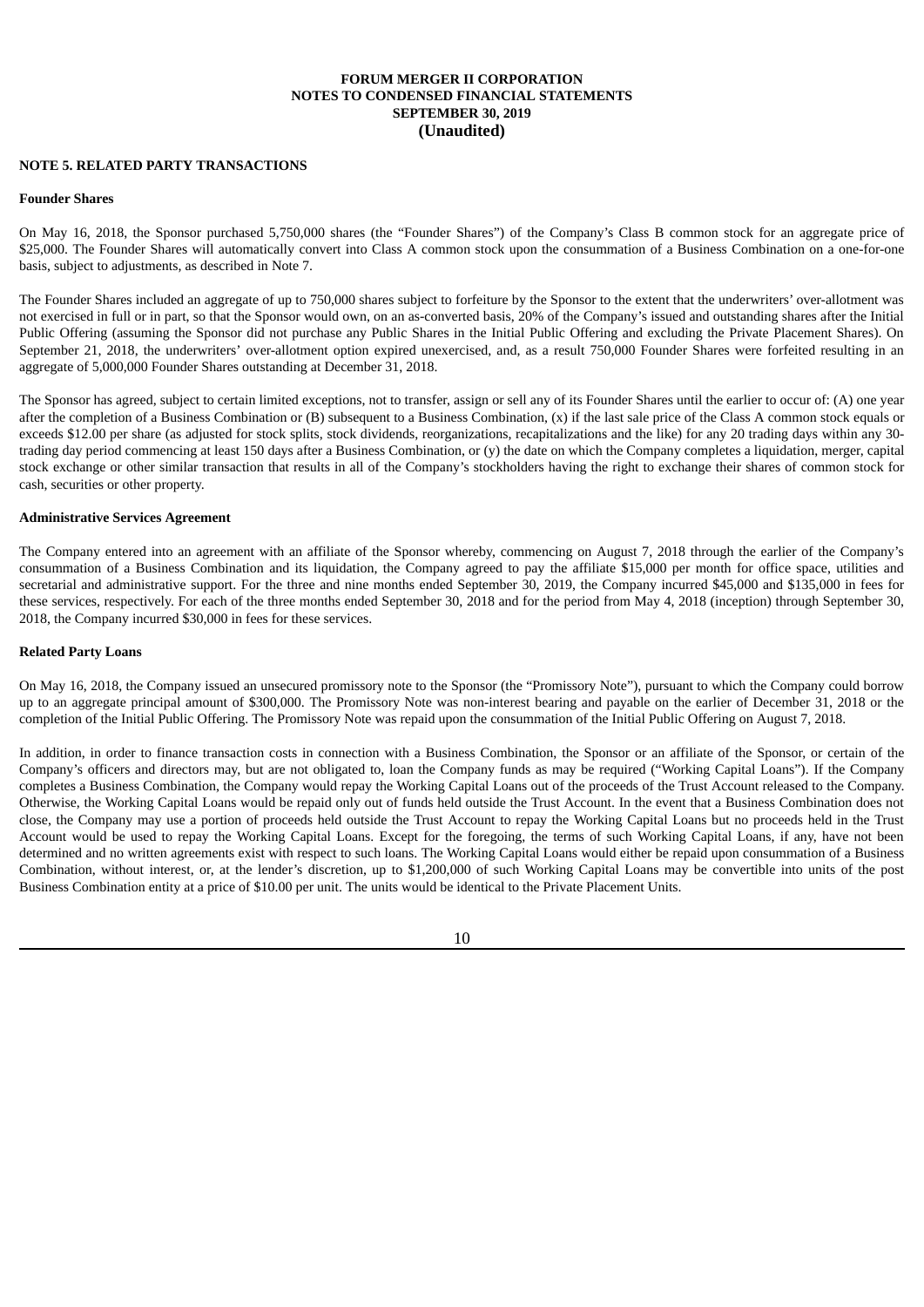#### **NOTE 6. COMMITMENTS**

### **Registration Rights**

Pursuant to a registration rights agreement entered into on August 7, 2018, the holders of the Founder Shares (and any shares of Class A common stock issuable upon conversion of the Founder Shares), Private Placement Units, Private Placement Shares, Private Placement Warrants (and any shares of Class A common stock issuable upon the exercise of the Private Placement Warrants), and securities that may be issued upon conversion of Working Capital Loans are entitled to registration rights requiring the Company to register such securities for resale (in the case of the Founder Shares, only after conversion to Class A common stock). The holders of the majority of these securities are entitled to make up to three demands, excluding short form demands, that the Company register such securities. In addition, the holders have certain "piggy-back" registration rights with respect to registration statements filed subsequent to the completion of a Business Combination and rights to require the Company to register for resale such securities pursuant to Rule 415 under the Securities Act. However, the registration rights agreement provides that the Company will not permit any registration statement filed under the Securities Act to become effective until termination of the applicable lock-up period. The Company will bear the expenses incurred in connection with the filing of any such registration statements.

#### **Underwriting Agreement**

The underwriters were paid a cash underwriting fee of \$4,000,000. In addition, the underwriters are entitled to a deferred underwriting fee of \$0.35 per Unit, or \$7,000,000 in the aggregate. The deferred fee will be forfeited by the underwriters solely in the event that the Company fails to complete a Business Combination, subject to the terms of the underwriting agreement.

### **NOTE 7. STOCKHOLDERS' EQUITY**

*Preferred Stock* — The Company is authorized to issue 1,000,000 shares of preferred stock with a par value of \$0.0001 per share with such designations, voting and other rights and preferences as may be determined from time to time by the Company's board of directors. At September 30, 2019 and December 31, 2018, there were no shares of preferred stock issued or outstanding.

### **Common Stock**

*Class A Common Stock* — The Company is authorized to issue 100,000,000 shares of Class A common stock with a par value of \$0.0001 per share. Holders of Class A common stock are entitled to one vote for each share. At September 30, 2019 and December 31, 2018, there were 1,707,539 and 1,675,160 shares of Class A common stock issued or outstanding, excluding 18,947,461 and 18,979,840 shares of common stock subject to possible redemption, respectively.

*Class B Common Stock* — The Company is authorized to issue 10,000,000 shares of Class B common stock with a par value of \$0.0001 per share. Holders of Class B common stock are entitled to one vote for each share. At September 30, 2019 and December 31, 2018, there were 5,000,000 shares of Class B common stock issued and outstanding.

Holders of Class A common stock and Class B common stock will vote together as a single class on all other matters submitted to a vote of stockholders except as required by law.

The shares of Class B common stock will automatically convert into shares of Class A common stock at the time of a Business Combination on a one-for-one basis, subject to adjustment. In the case that additional shares of Class A common stock, or equity-linked securities, are issued or deemed issued in excess of the amounts offered in the Initial Public Offering and related to the closing of a Business Combination, the ratio at which shares of Class B common stock shall convert into shares of Class A common stock will be adjusted (unless the holders of a majority of the outstanding shares of Class B common stock agree to waive such adjustment with respect to any such issuance or deemed issuance) so that the number of shares of Class A common stock issuable upon conversion of all shares of Class B common stock will equal, in the aggregate, on an as-converted basis, 20% of the sum of the total number of all shares of common stock outstanding upon the completion of the Initial Public Offering (not including the shares of Class A common stock underlying the private placement units) plus all shares of Class A common stock and equity-linked securities issued or deemed issued in connection with a Business Combination (excluding any shares or equity-linked securities issued, or to be issued, to any seller in a Business Combination, any private placement-equivalent securities issued, or to be issued, to any seller in a Business Combination, any private placement equivalent securities issued to the Sponsor or its affiliates upon conversion of loans made to the Company). Holders of Founder Shares may also elect to convert their shares of Class B common stock into an equal number of shares of Class A common stock, subject to adjustment as provided above, at any time.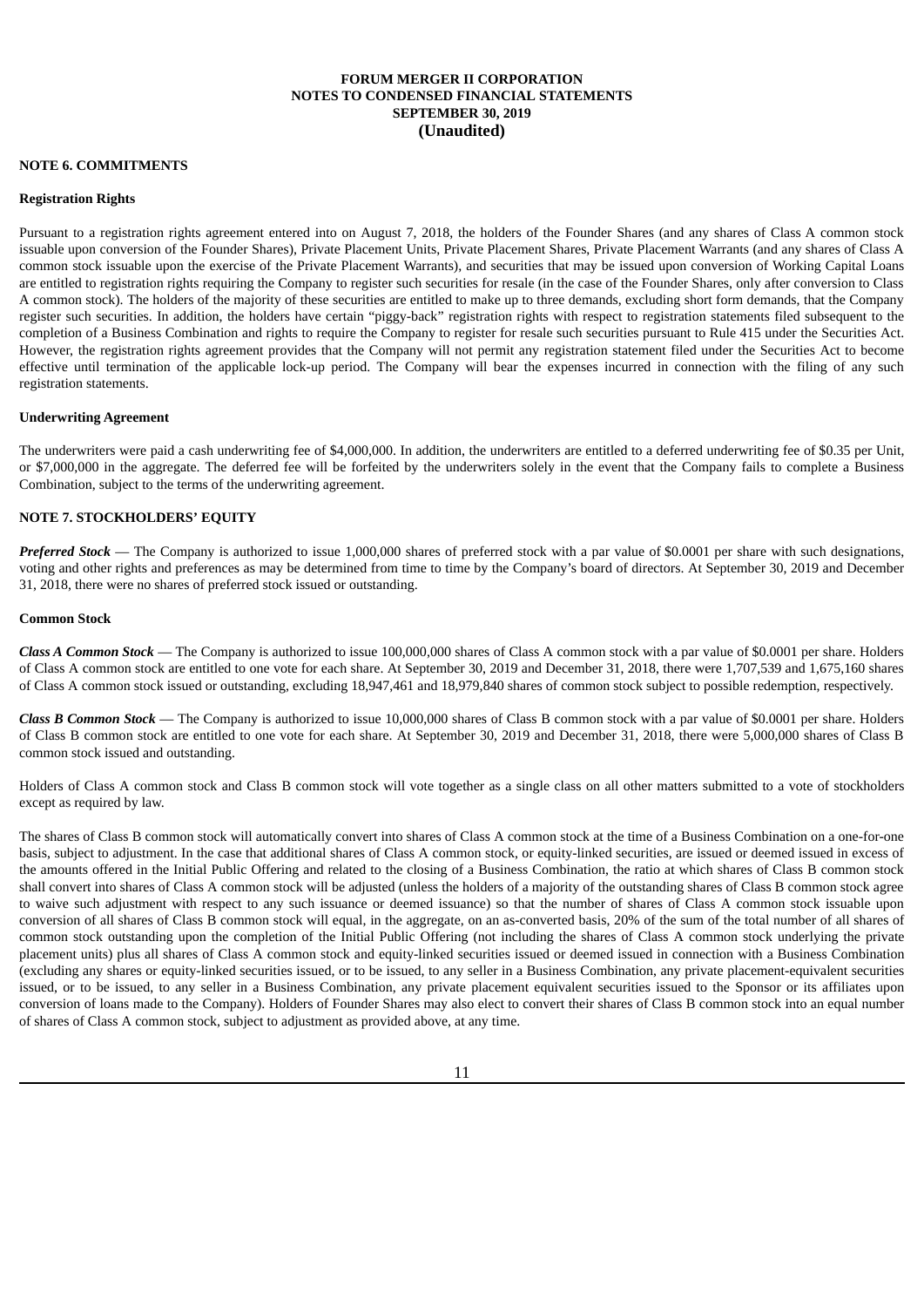*Warrants* — The Public Warrants will become exercisable on the later of (a) 30 days after the completion of a Business Combination or (b) 12 months from the closing of the Initial Public Offering; provided in each case that the Company has an effective registration statement under the Securities Act covering the shares of common stock issuable upon exercise of the Public Warrants and a current prospectus relating to them is available. The Company has agreed that as soon as practicable, but in no event later than 15 business days after the closing of a Business Combination, the Company will use its best efforts to file with the SEC a registration statement for the registration, under the Securities Act, of the shares of Class A common stock issuable upon exercise of the Public Warrants. The Company will use its best efforts to cause the same to become effective and to maintain a current prospectus relating to those shares of Class A common stock until the warrants expire or are redeemed, as specified in the warrant agreement. If a registration statement covering the shares of Class A common stock issuable upon exercise of the warrants is not effective by the 60th business day after the closing of a Business Combination, warrant holders may, until such time as there is an effective registration statement and during any period when the Company will have failed to maintain an effective registration statement, exercise warrants on a "cashless basis" in accordance with Section 3(a)(9) of the Securities Act or another exemption. Notwithstanding the above, if the Class A common stock is at the time of any exercise of a warrant not listed on a national securities exchange such that it satisfies the definition of a "covered security" under Section 18(b)(1) of the Securities Act, the Company may, at its option, require holders of Public Warrants who exercise their warrants to do so on a "cashless basis" in accordance with Section 3(a)(9) of the Securities Act and, in the event the Company so elects, the Company will not be required to file or maintain in effect a registration statement, and in the event the Company does not so elect, the Company will use its best efforts to register or qualify the shares under applicable blue sky laws to the extent an exemption is not available. If that exemption, or another exemption, is not available, holders will not be able to exercise their warrants on a cashless basis. The Public Warrants will expire five years after the completion of a Business Combination or earlier upon redemption or liquidation.

Once the warrants become exercisable, the Company may redeem the Public Warrants:

- in whole and not in part;
- at a price of \$0.01 per warrant;
- upon not less than 30 days' prior written notice of redemption; and
- if, and only if, the reported last sale price of the Company's Class A common stock equals or exceeds \$18.00 per share for any 20 trading days within a 30-trading day period ending three business days before the Company sends the notice of redemption to the warrant holders.
- If, and only if, there is a current registration statement in effect with respect to the shares of Class A common stock underlying such warrants.

If the Company calls the Public Warrants for redemption, management will have the option to require all holders that wish to exercise the Public Warrants to do so on a "cashless basis," as described in the warrant agreement. The exercise price and number of shares of Class A common stock issuable upon exercise of the warrants may be adjusted in certain circumstances including in the event of a stock dividend, or recapitalization, reorganization, merger or consolidation. However, the warrants will not be adjusted for issuance of Class A common stock at a price below its exercise price. Additionally, in no event will the Company be required to net cash settle the warrants. If the Company is unable to complete a Business Combination within the Combination Period and the Company liquidates the funds held in the Trust Account, holders of warrants will not receive any of such funds with respect to their warrants, nor will they receive any distribution from the Company's assets held outside of the Trust Account with the respect to such warrants. Accordingly, the warrants may expire worthless.

The Private Placement Warrants are identical to the Public Warrants underlying the Units sold in the Initial Public Offering, except that the Private Placement Warrants and the Class A common stock issuable upon the exercise of the Private Placement Warrants will not be transferable, assignable or salable until 30 days after the completion of a Business Combination, subject to certain limited exceptions. Additionally, the Private Placement Warrants will be exercisable on a cashless basis and be non-redeemable so long as they are held by the initial purchasers or their permitted transferees. If the Private Placement Warrants are held by someone other than the initial purchasers or their permitted transferees, the Private Placement Warrants will be redeemable by the Company and exercisable by such holders on the same basis as the Public Warrants.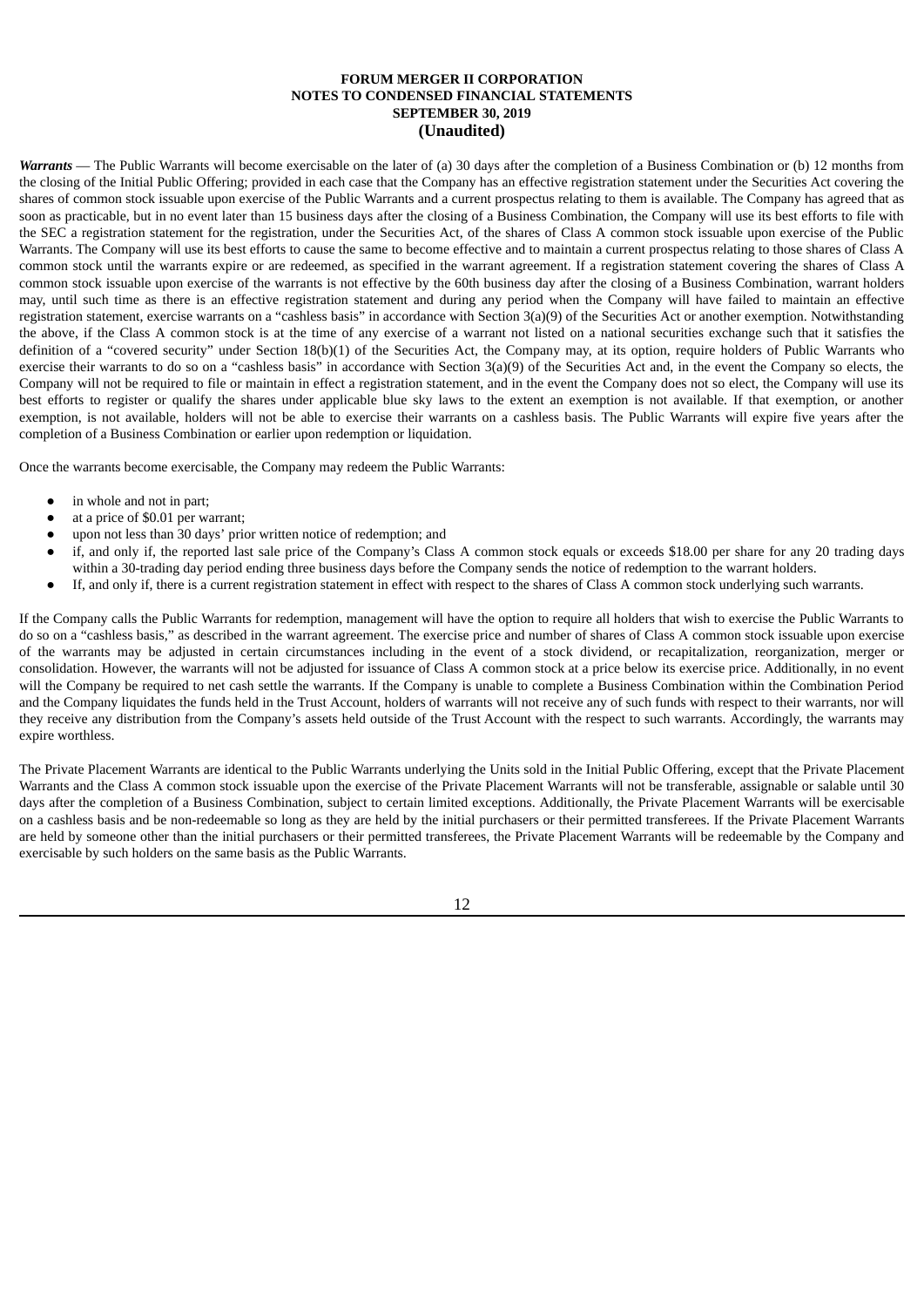### **NOTE 8. FAIR VALUE MEASUREMENTS**

The Company follows the guidance in ASC 820 for its financial assets and liabilities that are re-measured and reported at fair value at each reporting period, and non-financial assets and liabilities that are re-measured and reported at fair value at least annually.

The fair value of the Company's financial assets and liabilities reflects management's estimate of amounts that the Company would have received in connection with the sale of the assets or paid in connection with the transfer of the liabilities in an orderly transaction between market participants at the measurement date. In connection with measuring the fair value of its assets and liabilities, the Company seeks to maximize the use of observable inputs (market data obtained from independent sources) and to minimize the use of unobservable inputs (internal assumptions about how market participants would price assets and liabilities). The following fair value hierarchy is used to classify assets and liabilities based on the observable inputs and unobservable inputs used in order to value the assets and liabilities:

- Level 1: Quoted prices in active markets for identical assets or liabilities. An active market for an asset or liability is a market in which transactions for the asset or liability occur with sufficient frequency and volume to provide pricing information on an ongoing basis.
- Level 2: Observable inputs other than Level 1 inputs. Examples of Level 2 inputs include quoted prices in active markets for similar assets or liabilities and quoted prices for identical assets or liabilities in markets that are not active.
- Level 3: Unobservable inputs based on our assessment of the assumptions that market participants would use in pricing the asset or liability.

The following table presents information about the Company's assets that are measured at fair value on a recurring basis at September 30, 2019 and December 31, 2018, and indicates the fair value hierarchy of the valuation inputs the Company utilized to determine such fair value:

|                                             |       | September 30, December 31,      |      |
|---------------------------------------------|-------|---------------------------------|------|
| <b>Description</b>                          | Level | 2019                            | 2018 |
| Assets:                                     |       |                                 |      |
| Marketable securities held in Trust Account |       | 1 \$ 204,654,046 \$ 201,748,422 |      |
|                                             |       |                                 |      |

# **NOTE 9. SUBSEQUENT EVENTS**

The Company evaluates subsequent events and transactions that occur after the balance sheet date up to the date that the condensed financial statements were issued. Based upon this review, the Company did not identify any subsequent events that would have required adjustment or disclosure in the condensed financial statements.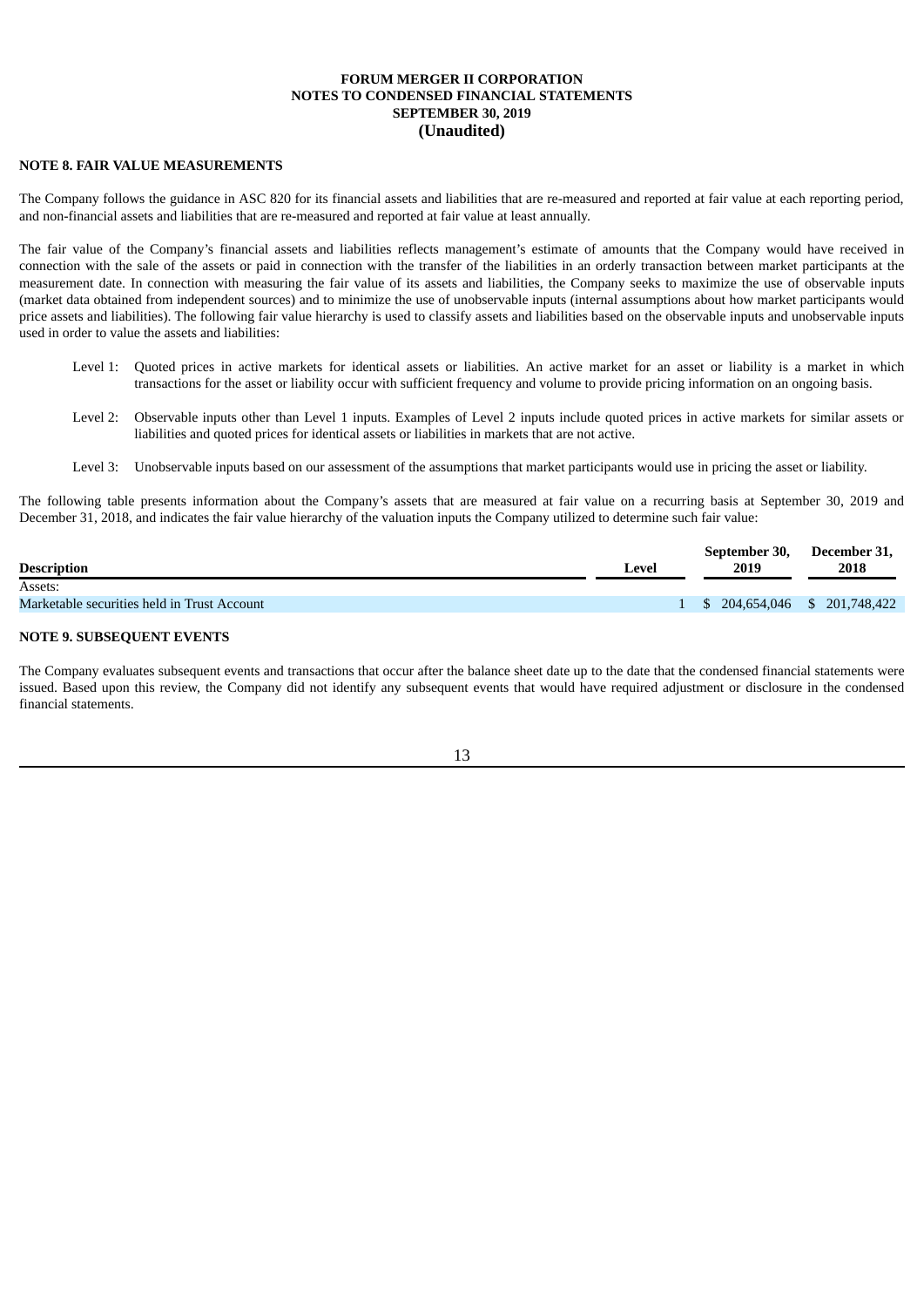# <span id="page-15-0"></span>**ITEM 2. MANAGEMENT'S DISCUSSION AND ANALYSIS OF FINANCIAL CONDITION AND RESULTS OF OPERATIONS**

References in this quarterly report on Form 10-Q (the "Quarterly Report") to "we," "us" or the "Company" refer to Forum Merger II Corporation. The following discussion and analysis of the Company's financial condition and results of operations should be read in conjunction with the financial statements and the notes thereto contained elsewhere in this Quarterly Report (the "Financial Statements"). Capitalized terms used but not otherwise defined herein have the meaning set forth in the Financial Statements. Certain information contained in the discussion and analysis set forth below includes forward-looking statements that involve risks and uncertainties.

## **Special Note Regarding Forward-Looking Statements**

This Quarterly Report includes "forward-looking statements" within the meaning of Section 27A of the Securities Act and Section 21E of the Exchange Act that are not historical facts, and involve risks and uncertainties that could cause actual results to differ materially from those expected and projected. All statements, other than statements of historical fact included in this Quarterly Report including, without limitation, statements in this "Management's Discussion and Analysis of Financial Condition and Results of Operations" regarding the Company's financial position, business strategy and the plans and objectives of management for future operations, are forward-looking statements. Words such as "expect," "believe," "anticipate," "intend," "estimate," "seek" and variations and similar words and expressions are intended to identify such forward-looking statements. Such forward-looking statements relate to future events or future performance, but reflect management's current beliefs, based on information currently available. A number of factors could cause actual events, performance or results to differ materially from the events, performance and results discussed in the forward-looking statements. For information identifying important factors that could cause actual results to differ materially from those anticipated in the forward-looking statements, please refer to the Risk Factors section of the Company's Annual Report on Form 10-K for the period ending December 31, 2018 filed with the SEC. The Company's securities filings can be accessed on the EDGAR section of the SEC's website at www.sec.gov. Except as expressly required by applicable securities law, the Company disclaims any intention or obligation to update or revise any forward-looking statements whether as a result of new information, future events or otherwise.

#### **Overview**

We are a blank check company incorporated on May 4, 2018 as a Delaware corporation and formed for the purpose of effecting a merger, capital stock exchange, asset acquisition, stock purchase, reorganization or similar business combination with one or more businesses. We intend to effectuate our Business Combination using cash from the proceeds of our Initial Public Offering and the sale of the Private Placement Units that occurred simultaneously with the completion of our Initial Public Offering, our capital stock, debt or a combination of cash, stock and debt.

The issuance of additional shares of our stock in a Business Combination:

- may significantly dilute the equity interest of investors, which dilution would increase if the anti-dilution provisions in the Class B common stock resulted in the issuance of Class A shares on a greater than one-to-one basis upon conversion of the Class B common stock;
- may subordinate the rights of holders of our common stock if preferred stock is issued with rights senior to those afforded our common stock;
- could cause a change in control if a substantial number of shares of our common stock are issued, which may affect, among other things, our ability to use our net operating loss carry forwards, if any, and could result in the resignation or removal of our present officers and directors;
- may have the effect of delaying or preventing a change of control of us by diluting the stock ownership or voting rights of a person seeking to obtain control of us; and
- may adversely affect prevailing market prices for our Class A common stock and/or warrants.

Similarly, if we issue debt securities or otherwise incur significant indebtedness, it could result in:

- default and foreclosure on our assets if our operating revenues after a Business Combination are insufficient to repay our debt obligations;
- acceleration of our obligations to repay the indebtedness even if we make all principal and interest payments when due if we breach certain covenants that require the maintenance of certain financial ratios or reserves without a waiver or renegotiation of that covenant;
- our immediate payment of all principal and accrued interest, if any, if the debt security is payable on demand;
- our inability to obtain necessary additional financing if the debt security contains covenants restricting our ability to obtain such financing while the debt security is outstanding;
- our inability to pay dividends on our common stock;
- using a substantial portion of our cash flow to pay principal and interest on our debt, which will reduce the funds available for dividends on our common stock if declared, our ability to pay expenses, make capital expenditures and acquisitions, and fund other general corporate purposes;
- limitations on our flexibility in planning for and reacting to changes in our business and in the industry in which we operate;
- increased vulnerability to adverse changes in general economic, industry and competitive conditions and adverse changes in government regulation;
- limitations on our ability to borrow additional amounts for expenses, capital expenditures, acquisitions, debt service requirements, and execution of our strategy; and
- other disadvantages compared to our competitors who have less debt.

We expect to continue to incur significant costs in the pursuit of our acquisition plans. We cannot assure you that our plans to complete a Business Combination will be successful.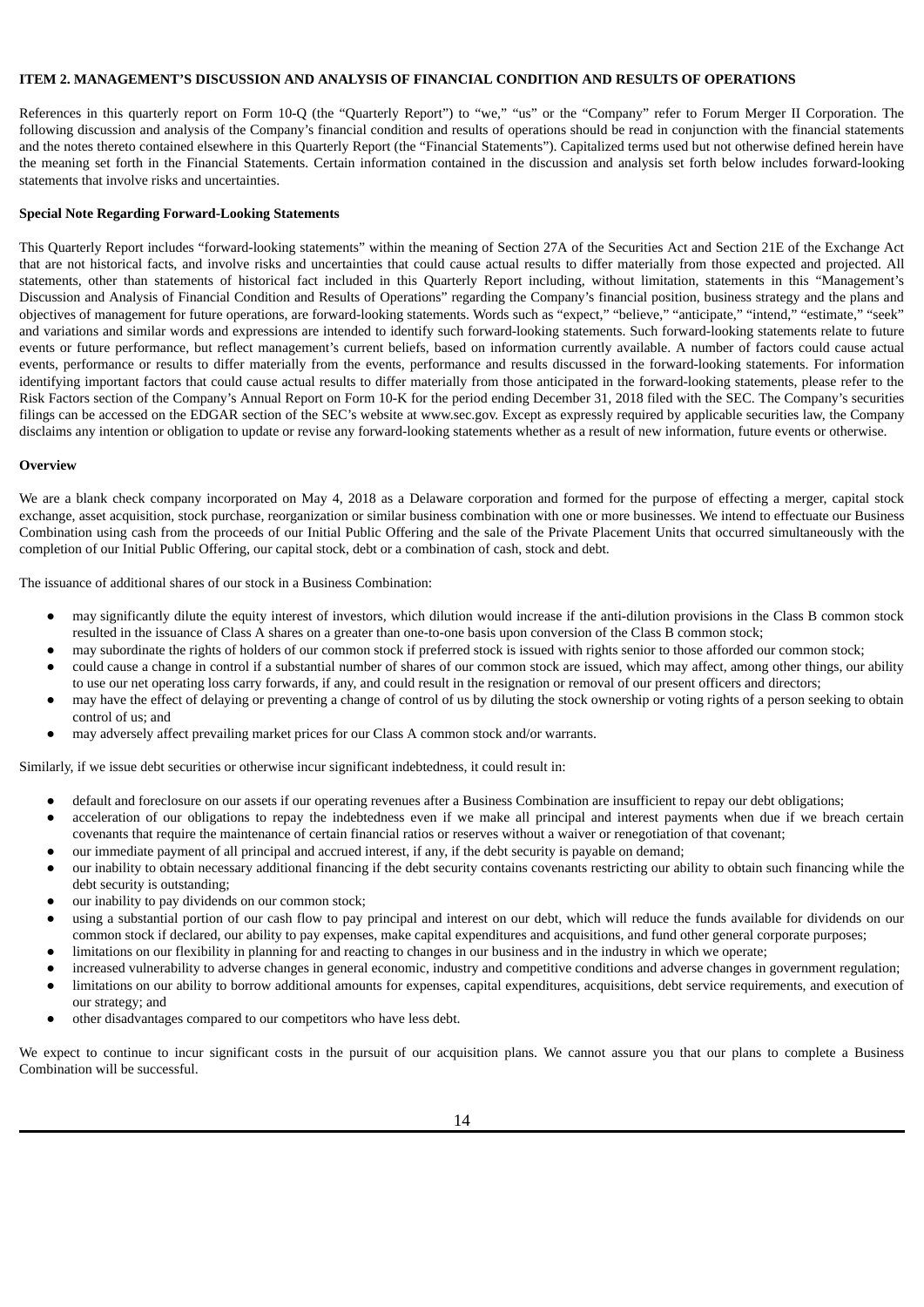### **Results of Operations**

We have neither engaged in any operations nor generated any revenues to date. Our only activities from inception to September 30, 2019 were organizational activities, including those necessary to prepare for the Initial Public Offering and identifying a target company for a Business Combination. We do not expect to generate any operating revenues until after the completion of our Business Combination. We generate non-operating income in the form of interest income on marketable securities. We incur expenses as a result of being a public company (for legal, financial reporting, accounting and auditing compliance), as well as for due diligence expenses in connection with completing a Business Combination.

For the three months ended September 30, 2019, we had net income of \$669,344, which consisted of interest income on marketable securities held in the Trust Account of \$1,065,919 and an unrealized gain on marketable securities held in our Trust Account of \$22,614, offset by operating costs of \$191,802 and a provision for income taxes of \$227,387.

For the nine months ended September 30, 2019, we had net income of \$2,117,431, which consisted of interest income on marketable securities held in the Trust Account of \$3,440,046 and an unrealized gain on marketable securities held in our Trust Account of \$29,197, offset by operating costs of \$578,552 and a provision for income taxes of \$773,260.

For the three months ended September 30, 2018, we had net income of \$339,680, which consisted of interest income on marketable securities held in the Trust Account of \$656,756, offset by operating costs of \$148,503, an unrealized loss on marketable securities held in our Trust Account of \$63,040 and a provision for income taxes of \$105,533.

For the period from May 4, 2018 (inception) through September 30, 2018, we had net income of \$337,533, which consisted of interest income on marketable securities held in the Trust Account of \$656,756, offset by formation and operating costs of \$150,650, an unrealized loss on marketable securities held in our Trust Account of \$63,040 and a provision for income taxes of \$105,533.

### **Liquidity and Capital Resources**

On August 7, 2018, we consummated the Initial Public Offering of 20,000,000 units at a price of \$10.00 per unit, generating gross proceeds of \$200,000,000. Simultaneously with the closing of the Initial Public Offering, we consummated the sale of 655,000 Private Placement Units to the Sponsor and underwriters at a price of \$10.00 per unit, generating gross proceeds of \$6,550,000.

Following the Initial Public Offering and the sale of the Private Placement Units, a total of \$200,000,000 was placed in the Trust Account. We incurred \$11,532,114 in transaction costs, including \$4,000,000 of underwriting fees, \$7,000,000 of deferred underwriting fees and \$532,114 of other costs.

For the nine months ended September 30, 2019, cash used in operating activities was \$1,044,147. Net income of \$2,117,431 was offset by interest earned on marketable securities held in the Trust Account of \$3,440,046, an unrealized gain on marketable securities held in our Trust Account of \$29,197 and a deferred tax provision of \$55,838. Changes in operating assets and liabilities provided \$363,503 of cash from operating activities.

For the period from May 4, 2018 (inception) through September 30, 2018, cash used in operating activities was \$121,365, consisting primarily of net income of \$337,533 and an unrealized loss on marketable securities held in our Trust Account of \$63,040, offset by interest earned on marketable securities held in the Trust Account \$656,756. Changes in operating assets and liabilities provided \$134,818 of cash from operating activities.

We intend to use substantially all of the funds held in the Trust Account (excluding deferred underwriting fees) to complete our Business Combination. To the extent that our capital stock or debt is used, in whole or in part, as consideration to complete our Business Combination, the remaining proceeds held in the Trust Account will be used as working capital to finance the operations of the target business or businesses, make other acquisitions and pursue our growth strategies.

As of September 30, 2019, we had cash of \$1,281,567 held outside the Trust Account. We intend to use the funds held outside the Trust Account primarily to identify and evaluate target businesses, perform business due diligence on prospective target businesses, travel to and from the offices, plants or similar locations of prospective target businesses or their representatives or owners, review corporate documents and material agreements of prospective target businesses, and structure, negotiate and complete a Business Combination.

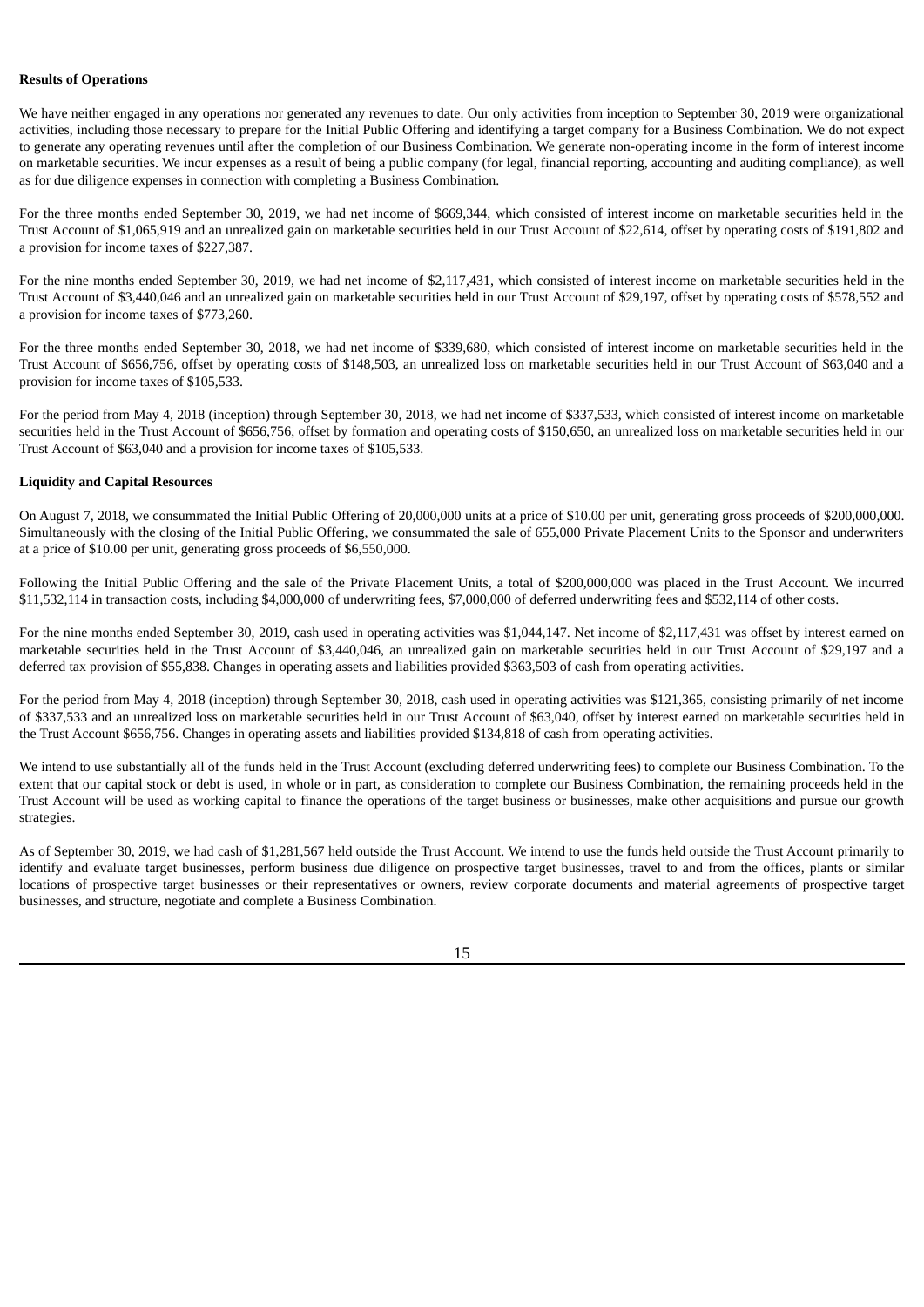In order to fund working capital deficiencies or finance transaction costs in connection with a Business Combination, the Sponsor or an affiliate of the Sponsor or certain of our officers and directors may, but are not obligated to, loan us funds as may be required. If we complete a Business Combination, we would repay such loaned amounts. In the event that a Business Combination does not close, we may use a portion of the working capital held outside the Trust Account to repay such loaned amounts but no proceeds from our Trust Account would be used for such repayment. Up to \$1,200,000 of such working capital loans may be convertible into Private Placement Units at a price of \$10.00 per unit at the option of the lender.

We do not believe we will need to raise additional funds in order to meet the expenditures required for operating our business through February 7, 2020. However, if our estimates of the costs of identifying a target business, undertaking in-depth due diligence and negotiating a Business Combination are less than the actual amount necessary to do so, we may have insufficient funds available to operate our business prior to our Business Combination. Moreover, we may need to obtain additional financing either to complete our Business Combination or because we become obligated to redeem a significant number of public shares upon completion of our Business Combination, in which case we may issue additional securities or incur debt in connection with such Business Combination. In addition, we intend to target businesses larger than we could acquire with the net proceeds of our Initial Public Offering and the sale of the Private Placement Units, and may as a result be required to seek additional financing to complete such proposed initial Business Combination. Subject to compliance with applicable securities laws, we would only complete such financing simultaneously with the completion of our Business Combination. If we are unable to complete our initial Business Combination because we do not have sufficient funds available to us, we will be forced to cease operations and liquidate the Trust Account. In addition, following our Business Combination, if cash on hand is insufficient, we may need to obtain additional financing in order to meet our obligations.

### **Off-balance Sheet Financing Arrangements**

We have no obligations, assets or liabilities, which would be considered off-balance sheet arrangements as of September 30, 2019. We do not participate in transactions that create relationships with unconsolidated entities or financial partnerships, often referred to as variable interest entities, which would have been established for the purpose of facilitating off-balance sheet arrangements. We have not entered into any off-balance sheet financing arrangements, established any special purpose entities, guaranteed any debt or commitments of other entities, or purchased any non-financial assets.

### **Contractual Obligations**

We do not have any long-term debt, capital lease obligations, operating lease obligations, purchase obligations or long-term liabilities, other than an agreement to pay an affiliate of the Sponsor a monthly fee of \$15,000 for office space, utilities and administrative support to the Company. We began incurring these fees on August 7, 2018 and will continue to incur these fees monthly until the earlier of the completion of the Business Combination and the Company's liquidation.

#### **Critical Accounting Policies**

The preparation of financial statements and related disclosures in conformity with accounting principles generally accepted in the United States of America requires management to make estimates and assumptions that affect the reported amounts of assets and liabilities, disclosure of contingent assets and liabilities at the date of the financial statements, and income and expenses during the periods reported. Actual results could materially differ from those estimates. We have identified the following critical accounting policies:

#### *Common stock subject to possible redemption*

We account for our common stock subject to possible redemption in accordance with the guidance in Accounting Standards Codification ("ASC") Topic 480 "Distinguishing Liabilities from Equity." Common stock subject to mandatory redemption is classified as a liability instrument and is measured at fair value. Conditionally redeemable common stock (including common stock that features redemption rights that are either within the control of the holder or subject to redemption upon the occurrence of uncertain events not solely within our control) is classified as temporary equity. At all other times, common stock is classified as stockholders' equity. Our common stock features certain redemption rights that are considered to be outside of our control and subject to occurrence of uncertain future events. Accordingly, common stock subject to possible redemption is presented at redemption value as temporary equity, outside of the stockholders' equity section of our balance sheets.

#### *Net loss per common share*

We apply the two-class method in calculating earnings per share. Shares of common stock subject to possible redemption which are not currently redeemable and are not redeemable at fair value, have been excluded from the calculation of basic net loss per share since such shares, if redeemed, only participate in their pro rata share of the Trust Account earnings. Our net income is adjusted for the portion of income that is attributable to common stock subject to possible redemption, as these shares only participate in the earnings of the Trust Account and not our income or losses.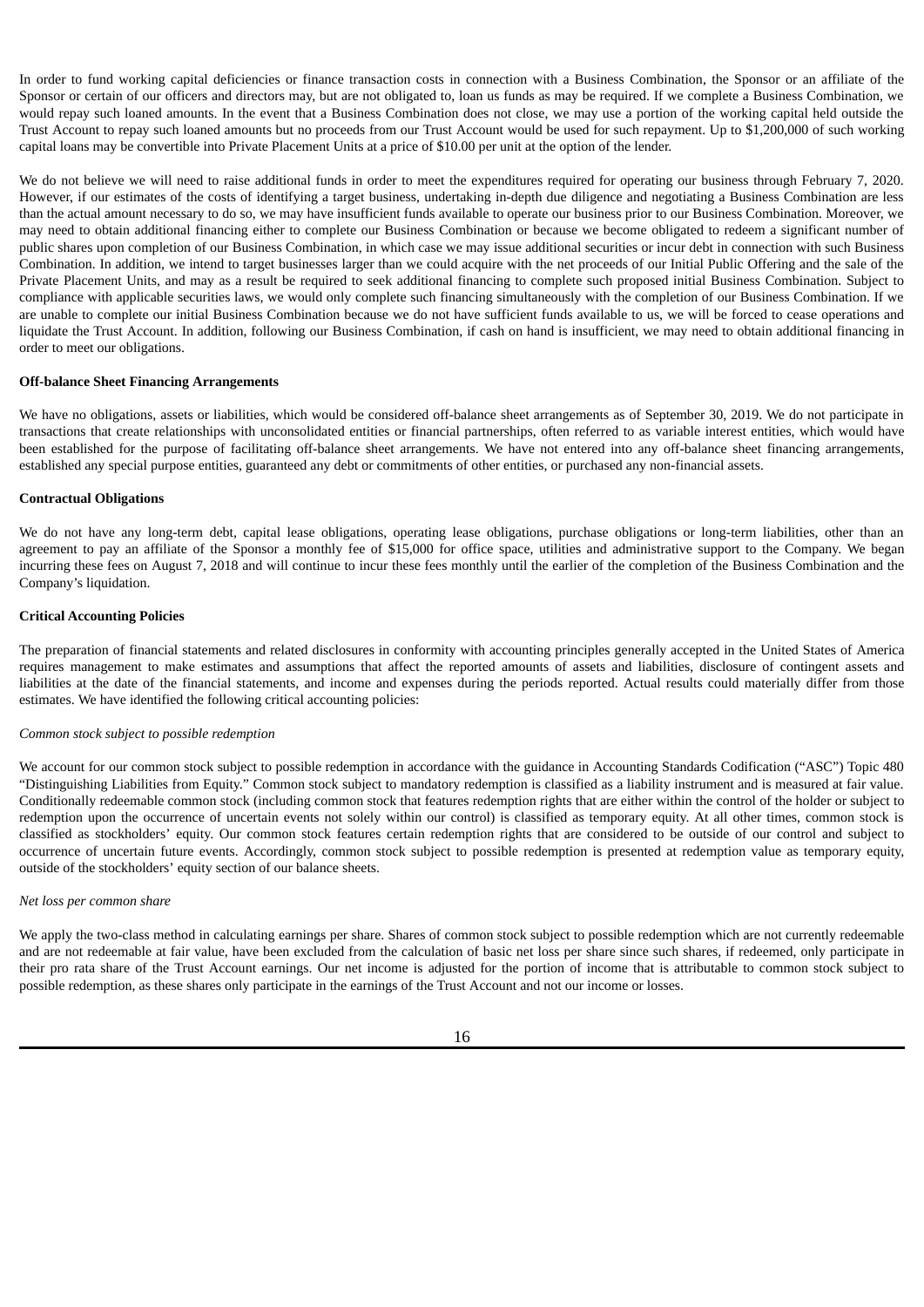### *Recent accounting pronouncements*

Management does not believe that any recently issued, but not yet effective, accounting standards, if currently adopted, would have a material effect on our condensed financial statements.

# <span id="page-18-0"></span>**ITEM 3. QUANTITATIVE AND QUALITATIVE DISCLOSURES ABOUT MARKET RISK**

As of September 30, 2019, we were not subject to any market or interest rate risk. The net proceeds of our Initial Public Offering, including amounts in the Trust Account, may be invested in U.S. government treasury bills, notes or bonds with a maturity of 180 days or less or in certain money market funds that invest solely in U.S. treasuries. Due to the short-term nature of these investments, we believe there is no associated material exposure to interest rate risk. We have not engaged in any hedging activities since our inception. We do not expect to engage in any hedging activities with respect to the market risk to which we are exposed.

# <span id="page-18-1"></span>**ITEM 4. CONTROLS AND PROCEDURES**

Disclosure controls and procedures are controls and other procedures that are designed to ensure that information required to be disclosed in our reports filed or submitted under the Exchange Act is recorded, processed, summarized and reported within the time periods specified in the SEC's rules and forms. Disclosure controls and procedures include, without limitation, controls and procedures designed to ensure that information required to be disclosed in our reports filed or submitted under the Exchange Act is accumulated and communicated to our management, including our Co-Chief Executive Officer and Chief Financial Officer, to allow timely decisions regarding required disclosure.

### *Evaluation of Disclosure Controls and Procedures*

As required by Rules 13a-15 and 15d-15 under the Exchange Act, our Co-Chief Executive Officer and Chief Financial Officer carried out an evaluation of the effectiveness of the design and operation of our disclosure controls and procedures as of September 30, 2019. Based upon their evaluation, our Co-Chief Executive Officer and Chief Financial Officer concluded that our disclosure controls and procedures (as defined in Rules 13a-15 (e) and 15d-15 (e) under the Exchange Act) were effective.

### *Changes in Internal Control Over Financial Reporting*

During the quarter ended September 30, 2019, there has been no change in our internal control over financial reporting that has materially affected, or is reasonably likely to materially affect, our internal control over financial reporting.

### **PART II - OTHER INFORMATION**

### <span id="page-18-3"></span><span id="page-18-2"></span>**ITEM 1. LEGAL PROCEEDINGS.**

None.

# <span id="page-18-4"></span>**ITEM 1A. RISK FACTORS.**

Factors that could cause our actual results to differ materially from those in this Quarterly Report are any of the risks described in our Annual Report on form 10-K filed with the SEC on March 26, 2019. Any of these factors could result in a significant or material adverse effect on our results of operations or financial condition. Additional risk factors not presently known to us or that we currently deem immaterial may also impair our business or results of operations. As of the date of this Quarterly Report, there have been no material changes to the risk factors disclosed in our Annual Report on form 10-K filed with the SEC on March 26, 2019, except we may disclose changes to such factors or disclose additional factors from time to time in our future filings with the SEC.

#### <span id="page-18-5"></span>**ITEM 2. UNREGISTERED SALES OF EQUITY SECURITIES AND USE OF PROCEEDS.**

In May 2018, we issued to our Sponsor an aggregate of 5,750,000 Founder Shares in exchange for a capital contribution of \$25,000. On September 21, 2018, the underwriters' over-allotment option expired unexercised, and, as a result 750,000 Founder Shares were forfeited resulting in an aggregate of 5,000,000 Founder Shares. The foregoing issuance was made pursuant to the exemption from registration contained in Section 4(a)(2) of the Securities Act.

On August 7, 2018, we consummated our Initial Public Offering of 20,000,000 units. The units were sold at an offering price of \$10.00 per unit, generating total gross proceeds of \$200,000,000. Jeffries LLC acted as the sole book running manager and EarlyBirdCapital, Inc. acted as co-manager of the offering. The securities sold in the offering were registered under the Securities Act on registration statement on Form S-1 (No. 333-226084). The SEC declared the registration statement effective on August 2, 2018.

Simultaneously with the consummation of the Initial Public Offering, we consummated a private placement of 655,000 Private Placement Units to our Sponsor and underwriter at a price of \$10.00 per Private Unit, generating total proceeds of \$6,550,000. Such securities were issued pursuant to the exemption from registration contained in Section 4(a)(2) of the Securities Act.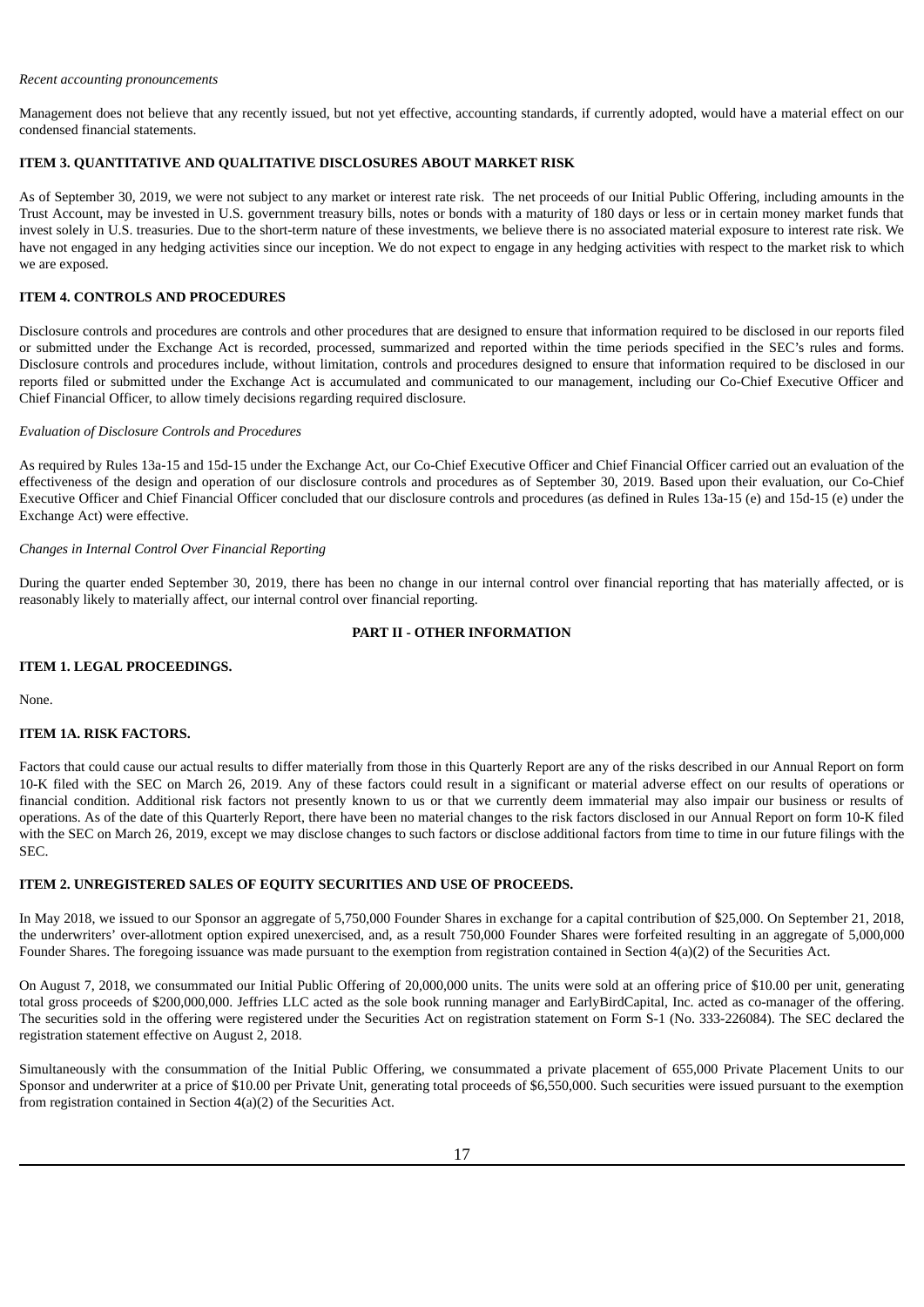The Private Placement Units are the same as the units sold in the Initial Public Offering, except that warrants included in the Private Placement Units (the "Private Placement Warrants") are not transferable, assignable or salable until 30 days after the completion of a Business Combination, subject to certain limited exceptions. Additionally, the Private Placement Warrants are exercisable on a cashless basis and are non-redeemable so long as they are held by the initial purchasers or their permitted transferees.

Of the gross proceeds received from the Initial Public Offering and private placement of Private Placement Units, \$200,000,000 was placed in a Trust Account.

We paid a total of \$4,000,000 in underwriting fees and \$532,114 for other costs and expenses related to the Initial Public Offering. In addition, the underwriters agreed to defer \$7,000,000 in underwriting fees.

For a description of the use of the proceeds generated in our Initial Public Offering, see Part I, Item 2 of this Quarterly Report.

# <span id="page-19-0"></span>**ITEM 3. DEFAULTS UPON SENIOR SECURITIES.**

None.

### <span id="page-19-1"></span>**ITEM 4. MINE SAFETY DISCLOSURES.**

Not applicable.

# <span id="page-19-2"></span>**ITEM 5. OTHER INFORMATION.**

None.

## <span id="page-19-3"></span>**ITEM 6. EXHIBITS.**

The following exhibits are filed as part of, or incorporated by reference into, this Quarterly Report.

| No.     | <b>Description of Exhibit</b>                                                                                                                 |
|---------|-----------------------------------------------------------------------------------------------------------------------------------------------|
| 31.1    | Certification of Principal Executive Officer Pursuant to Securities Exchange Act Rules 13a-14(a) and 15(d)-14(a), as adopted Pursuant to      |
|         | Section 302 of the Sarbanes-Oxley Act of 2002                                                                                                 |
| 31.2    | Certification of Principal Financial Officer Pursuant to Securities Exchange Act Rules 13a-14(a) and 15(d)-14(a), as adopted Pursuant to      |
|         | Section 302 of the Sarbanes-Oxley Act of 2002                                                                                                 |
| 32.1    | Certification of Principal Executive Officer Pursuant to 18 U.S.C. Section 1350, as adopted Pursuant to Section 906 of the Sarbanes-Oxley     |
|         | <b>Act of 2002</b>                                                                                                                            |
| 32.2    | Certification of Principal Financial Officer Pursuant to 18 U.S.C. Section 1350, as adopted Pursuant to Section 906 of the Sarbanes-Oxley Act |
|         | of 2002                                                                                                                                       |
| 101.INS | <b>XBRL Instance Document</b>                                                                                                                 |
| 101.CAL | <b>XBRL Taxonomy Extension Calculation Linkbase Document</b>                                                                                  |
| 101.SCH | <b>XBRL Taxonomy Extension Schema Document</b>                                                                                                |
| 101.DEF | XBRL Taxonomy Extension Definition Linkbase Document                                                                                          |
| 101.LAB | XBRL Taxonomy Extension Labels Linkbase Document                                                                                              |
| 101.PRE | XBRL Taxonomy Extension Presentation Linkbase Document                                                                                        |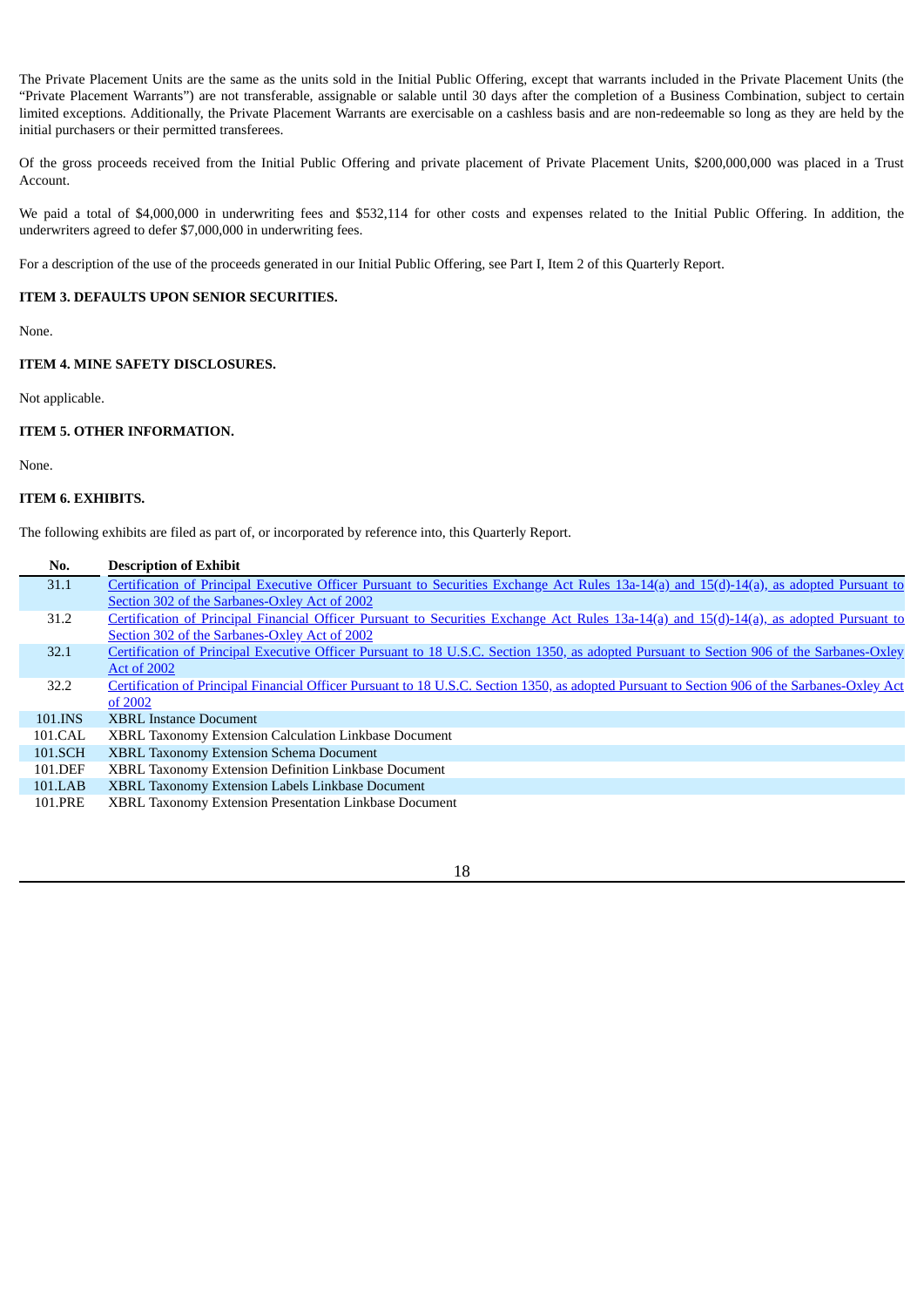# **SIGNATURES**

<span id="page-20-0"></span>Pursuant to the requirements of Securities Exchange Act of 1934, the registrant has duly caused this report to be signed on its behalf by the undersigned, thereunto duly authorized.

# **FORUM MERGER II CORPORATION**

| Date: November 7, 2019 |        | /s/ Marshall Kiev                            |
|------------------------|--------|----------------------------------------------|
|                        |        | Name: Marshall Kiev                          |
|                        | Title: | Co-Chief Executive Officer,                  |
|                        |        | President and Director                       |
|                        |        | (Principal Executive Officer)                |
| Date: November 7, 2019 |        | /s/ David Boris                              |
|                        |        | Name: David Boris                            |
|                        |        | Title: Co-Chief Executive Officer,           |
|                        |        | Chief Financial Officer and Director         |
|                        |        | (Principal Financial and Accounting Officer) |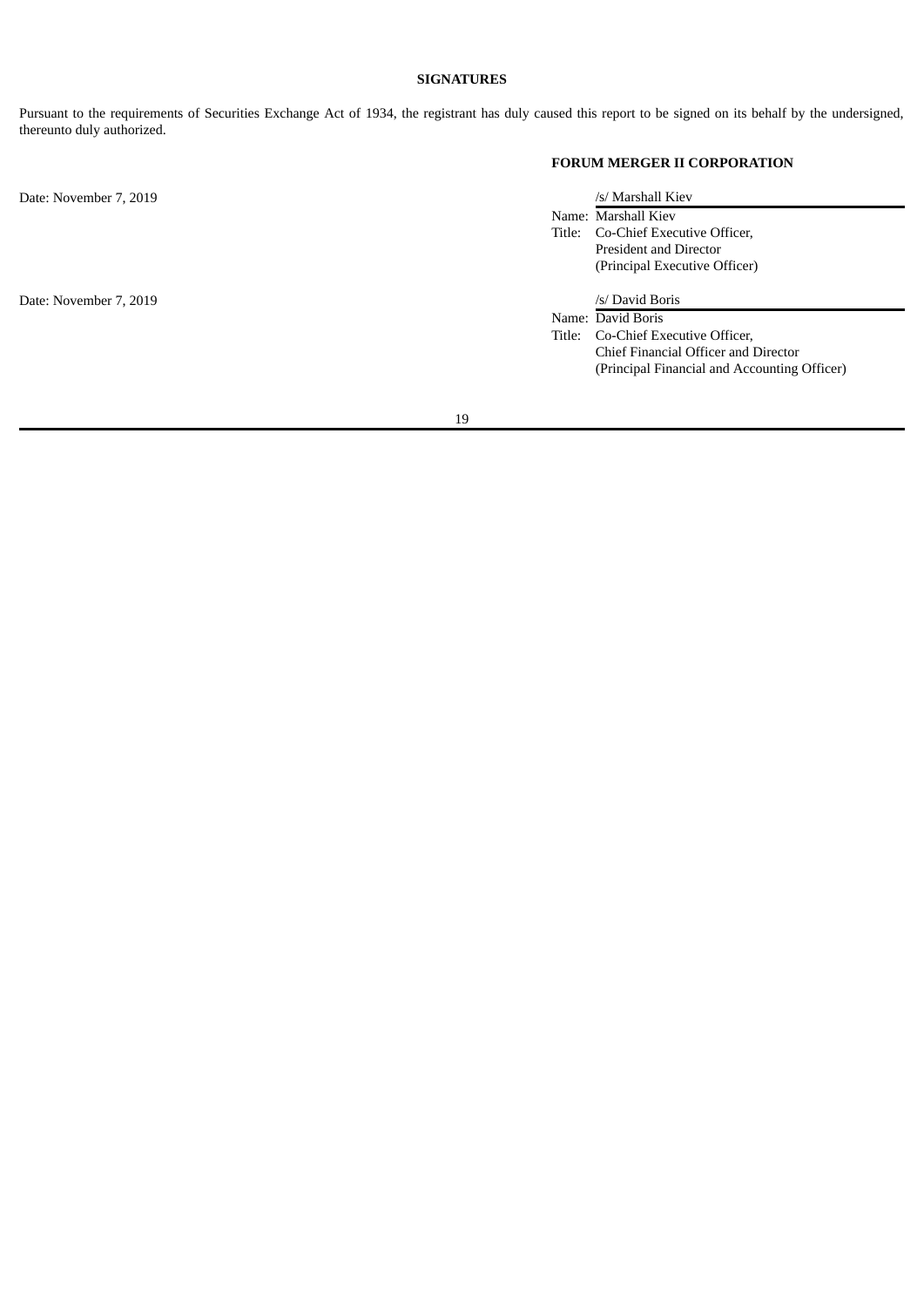### **CERTIFICATIONS**

I, Marshall Kiev, certify that:

- 1. I have reviewed this Quarterly Report on Form 10-Q of Forum Merger II Corporation;
- 2. Based on my knowledge, this report does not contain any untrue statement of a material fact or omit to state a material fact necessary to make the statements made, in light of the circumstances under which such statements were made, not misleading with respect to the period covered by this report;
- 3. Based on my knowledge, the financial statements, and other financial information included in this report, fairly present in all material respects the financial condition, results of operations and cash flows of the registrant as of, and for, the periods presented in this report;
- 4. The registrant's other certifying officer and I are responsible for establishing and maintaining disclosure controls and procedures (as defined in Exchange Act Rules 13a-15(e) and 15d-15(e)) for the registrant and have:
	- a) Designed such disclosure controls and procedures, or caused such disclosure controls and procedures to be designed under our supervision, to ensure that material information relating to the registrant, including its consolidated subsidiaries, is made known to us by others within those entities, particularly during the period in which this report is being prepared;
	- b) (Paragraph omitted pursuant to SEC Release Nos. 33-8238/34-47986 and 33-8392/34-49313);
	- c) Evaluated the effectiveness of the registrant's disclosure controls and procedures and presented in this report our conclusions about the effectiveness of the disclosure controls and procedures, as of the end of the period covered by this report based on such evaluation; and
	- d) Disclosed in this report any change in the registrant's internal control over financial reporting that occurred during the registrant's most recent fiscal quarter (the registrant's fourth fiscal quarter in the case of an annual report) that has materially affected, or is reasonably likely to materially affect, the registrant's internal control over financial reporting; and
- 5. The registrant's other certifying officer and I have disclosed, based on our most recent evaluation of internal control over financial reporting, to the registrant's auditors and the audit committee of the registrant's board of directors (or persons performing the equivalent functions):
	- (a) All significant deficiencies and material weaknesses in the design or operation of internal control over financial reporting which are reasonably likely to adversely affect the registrant's ability to record, process, summarize and report financial information; and
	- (b) Any fraud, whether or not material, that involves management or other employees who have a significant role in the registrant's internal control over financial reporting.

Date: November 7, 2019 **By:** /s/ Marshall Kiev

Marshall Kiev Co-Chief Executive Officer (Principal Executive Officer)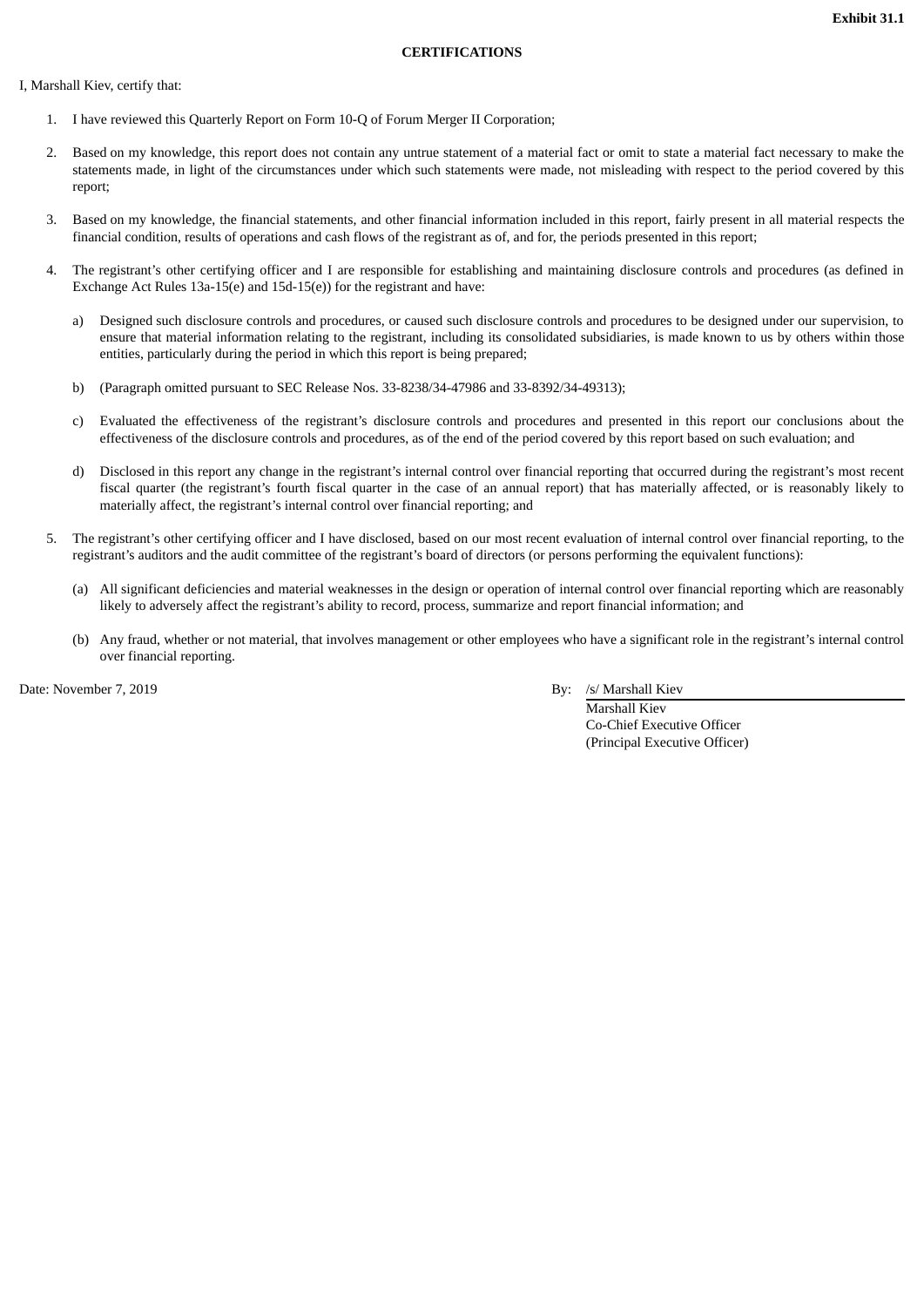## **CERTIFICATIONS**

I, David Boris, certify that:

- 1. I have reviewed this Quarterly Report on Form 10-Q of Forum Merger II Corporation;
- 2. Based on my knowledge, this report does not contain any untrue statement of a material fact or omit to state a material fact necessary to make the statements made, in light of the circumstances under which such statements were made, not misleading with respect to the period covered by this report;
- 3. Based on my knowledge, the financial statements, and other financial information included in this report, fairly present in all material respects the financial condition, results of operations and cash flows of the registrant as of, and for, the periods presented in this report;
- 4. The registrant's other certifying officer and I are responsible for establishing and maintaining disclosure controls and procedures (as defined in Exchange Act Rules 13a-15(e) and 15d-15(e)) for the registrant and have:
	- a) Designed such disclosure controls and procedures, or caused such disclosure controls and procedures to be designed under our supervision, to ensure that material information relating to the registrant, including its consolidated subsidiaries, is made known to us by others within those entities, particularly during the period in which this report is being prepared;
	- b) (Paragraph omitted pursuant to SEC Release Nos. 33-8238/34-47986 and 33-8392/34-49313);
	- c) Evaluated the effectiveness of the registrant's disclosure controls and procedures and presented in this report our conclusions about the effectiveness of the disclosure controls and procedures, as of the end of the period covered by this report based on such evaluation; and
	- d) Disclosed in this report any change in the registrant's internal control over financial reporting that occurred during the registrant's most recent fiscal quarter (the registrant's fourth fiscal quarter in the case of an annual report) that has materially affected, or is reasonably likely to materially affect, the registrant's internal control over financial reporting; and
- 5. The registrant's other certifying officer and I have disclosed, based on our most recent evaluation of internal control over financial reporting, to the registrant's auditors and the audit committee of the registrant's board of directors (or persons performing the equivalent functions):
	- (a) All significant deficiencies and material weaknesses in the design or operation of internal control over financial reporting which are reasonably likely to adversely affect the registrant's ability to record, process, summarize and report financial information; and
	- (b) Any fraud, whether or not material, that involves management or other employees who have a significant role in the registrant's internal control over financial reporting.

Date: November 7, 2019 By: /s/ David Boris

David Boris Co-Chief Executive Officer and Chief Financial Officer (Principal Financial and Accounting Officer)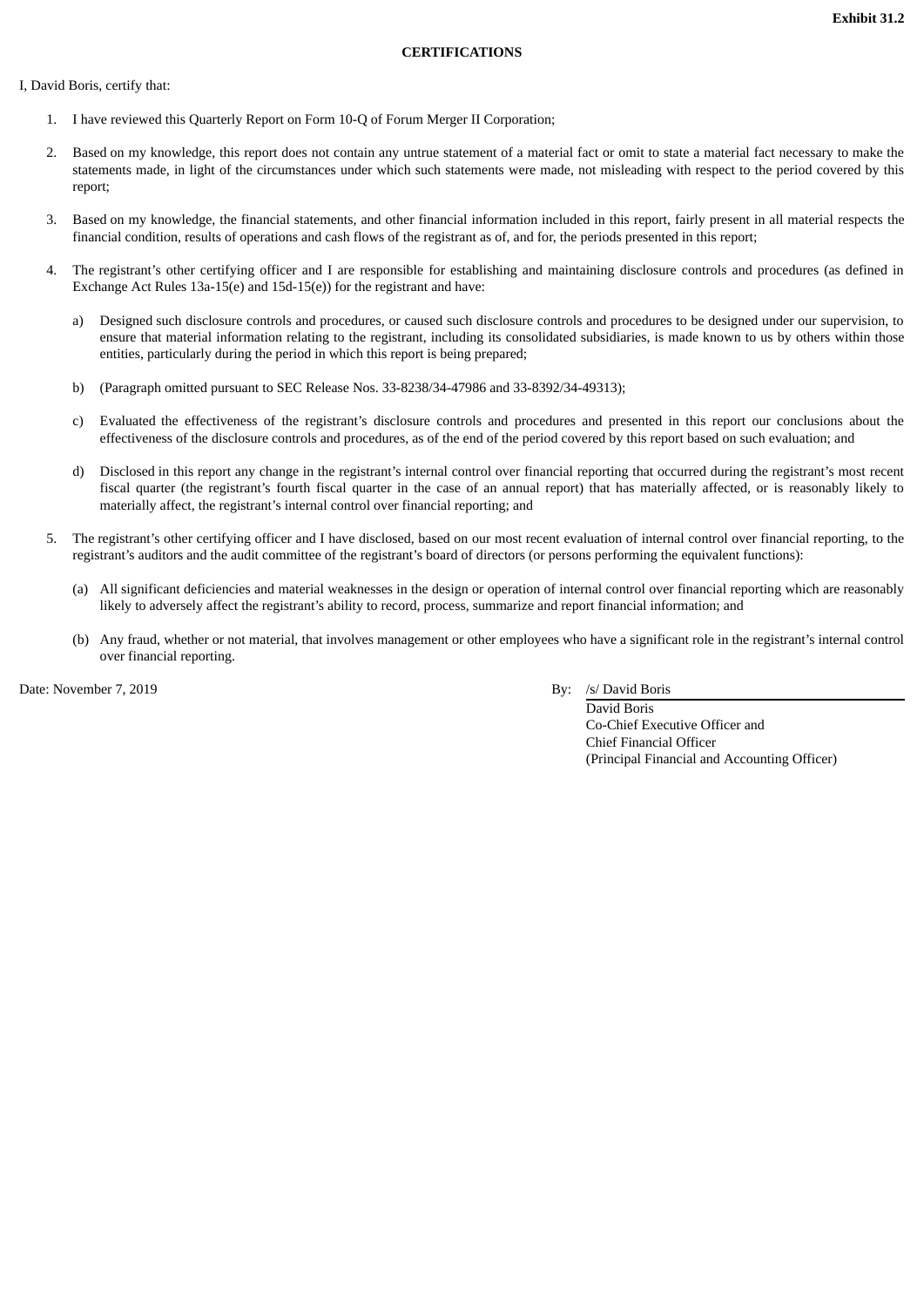# **CERTIFICATION PURSUANT TO 18 U.S.C. SECTION 1350, AS ADDED BY SECTION 906 OF THE SARBANES-OXLEY ACT OF 2002**

In connection with the Quarterly Report of Forum Merger II Corporation (the "Company") on Form 10-Q for the quarterly period ended September 30, 2019, as filed with the Securities and Exchange Commission (the "Report"), I, Marshall Kiev, Co-Chief Executive Officer of the Company, certify, pursuant to 18 U.S.C. §1350, as added by §906 of the Sarbanes-Oxley Act of 2002, that:

- 1. The Report fully complies with the requirements of Section 13(a) or 15(d) of the Securities Exchange Act of 1934; and
- 2. To my knowledge, the information contained in the Report fairly presents, in all material respects, the financial condition and results of operations of the Company as of and for the period covered by the Report.

Date: November 7, 2019 By: /s/ Marshall Kiev

Marshall Kiev Co-Chief Executive Officer (Principal Executive Officer)